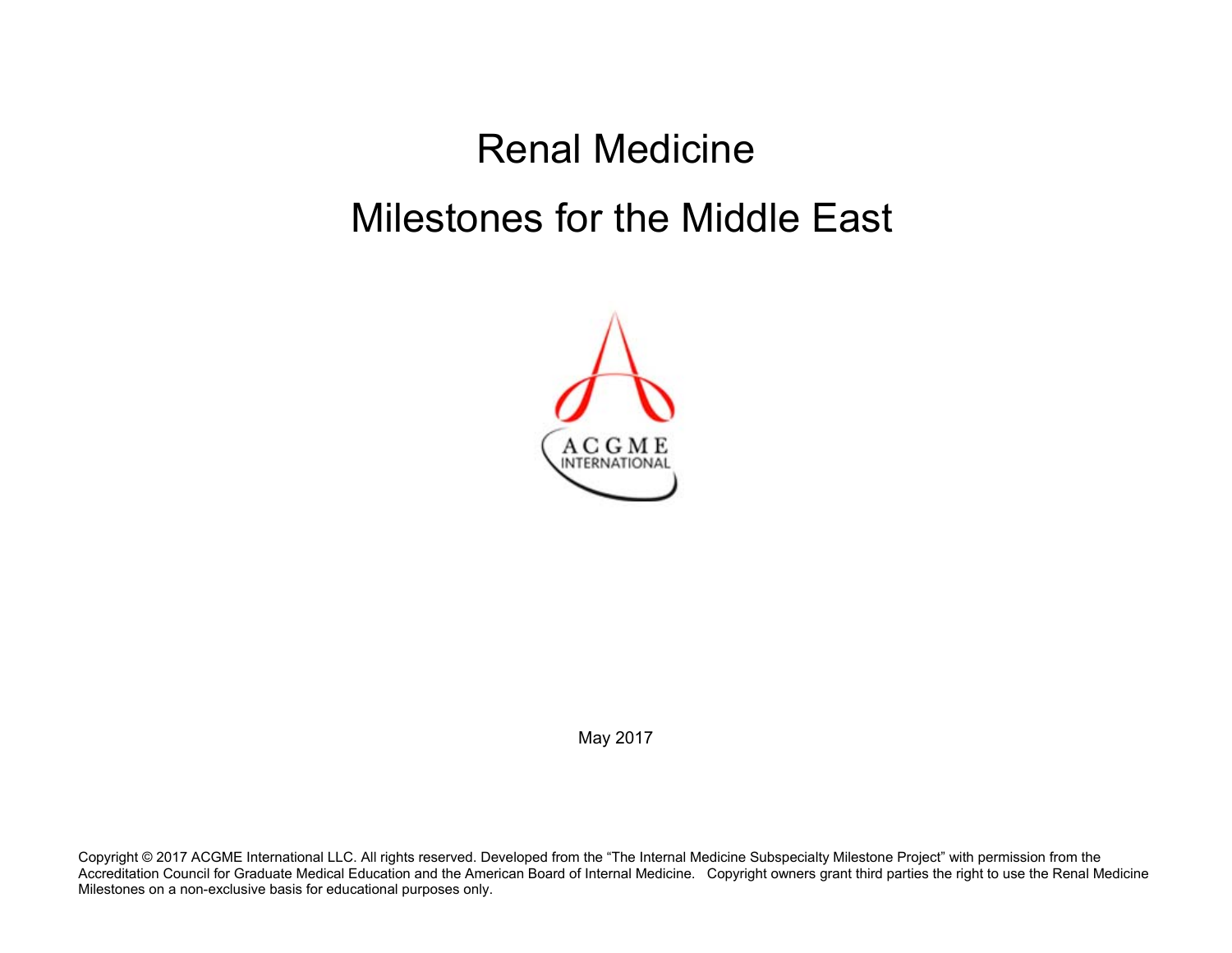The Milestones are designed only for use in evaluation of fellows in the context of their participation in ACGME-I-accredited fellowship programs. The Milestones provide a framework for the assessment of the development of the fellow in key dimensions of the elements of physician competency in a subspecialty. They neither represent the entirety of the dimensions of the six domains of physician competency, nor are they designed to be relevant in any other context.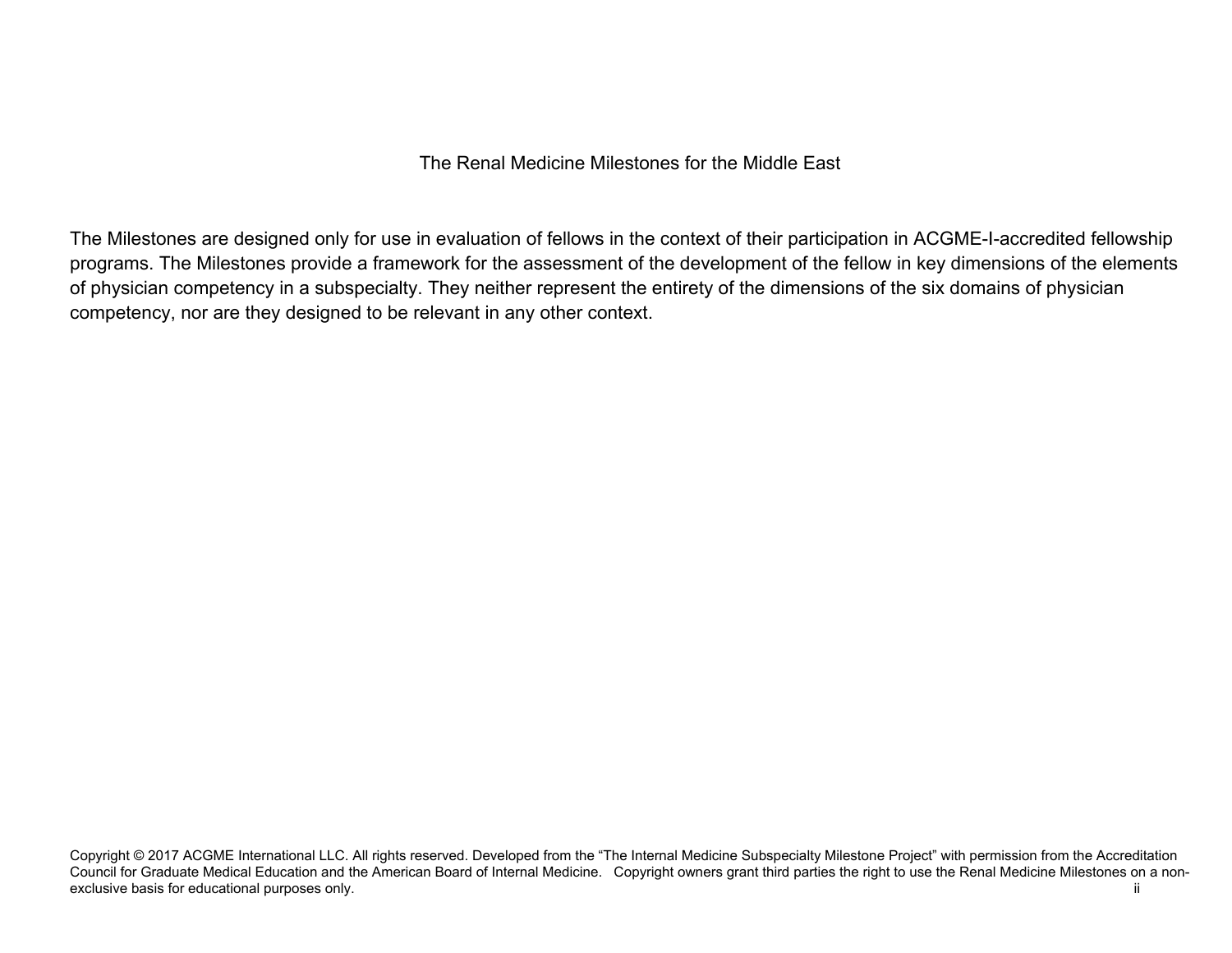## **Milestones Reporting**

This document presents milestones designed for programs to use in semi-annual review of fellow performance and reporting to the ACGME-I. Milestones are knowledge, skills, attitudes, and other attributes for each of the ACGME-I competencies organized in a developmental framework from less to more advanced. They are descriptors and targets for fellow performance as a learner moves from entry into their program through graduation.

For each period, review and reporting will involve selecting milestone levels that best describe each fellow's current performance and attributes. Milestones are arranged in numbered levels. Tracking from "Critical Deficiencies"/"Level 1" to "Aspirational"/"Level 5" is synonymous with moving from novice to expert in the subspecialty. These levels do not correspond with time in the educational program. Dependent upon previous education and experience, fellows may enter a program at varying points in the Milestones.

Selection of a level implies that the fellow substantially demonstrates the milestones in that level, as well as those in lower levels (see the diagram on page v).

**Critical Deficiencies/Level 1:** These learner behaviors are not within the spectrum of developing competence. Instead, they indicate significant deficiencies in a fellow's performance.

 **Column 2/Level 2:** Describes behaviors of an early learner.

**Column 3/Level 3:** Describes behaviors of a fellow who is advancing and demonstrating improvement in performance related to the Milestones.

**Ready for Unsupervised Practice/Level 4:** Describes behaviors of a fellow who substantially demonstrates the milestones identified for a physician who is ready for unsupervised practice. This column is designed as the graduation target, but the fellow may display these milestones at any point during the educational program.

**Aspirational/Level 5:** Describes behaviors of a fellow who has advanced beyond those milestones that describe unsupervised practice. These milestones reflect the competence of an expert or role model and can be used by programs to facilitate further professional growth. It is expected that only a few exceptional fellows will demonstrate these behaviors.

Copyright © 2017 ACGME International LLC. All rights reserved. Developed from the "The Internal Medicine Subspecialty Milestone Project" with permission from the Accreditation Council for Graduate Medical Education and the American Board of Internal Medicine. Copyright owners grant third parties the right to use the Renal Medicine Milestones on a nonexclusive basis for educational purposes only.  $\qquad$  iii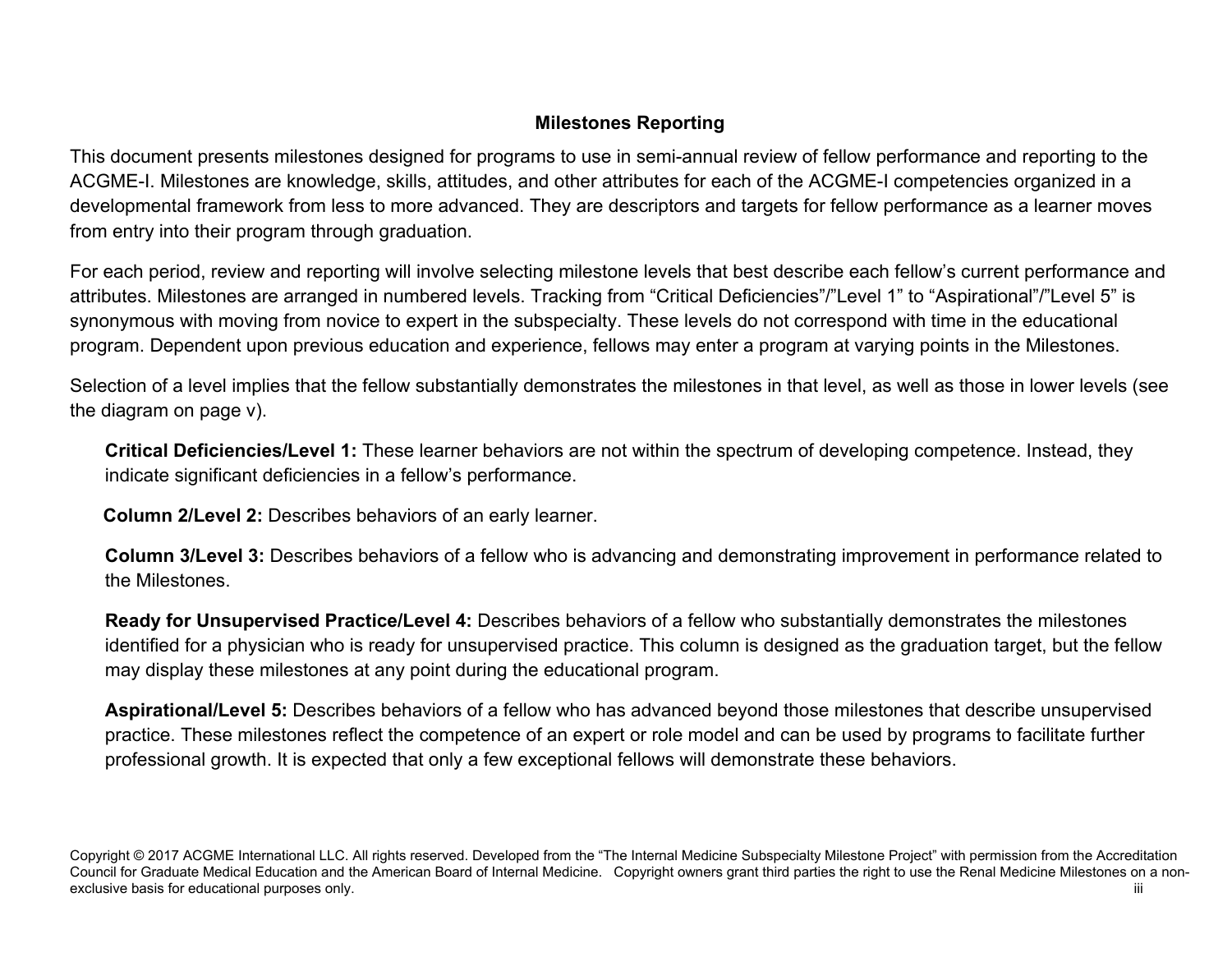## **Additional Notes**

The "Ready for Unsupervised Practice" Milestones are designed as the graduation *target* and *do not* represent a graduation *requirement*. Making decisions about readiness for graduation is the purview of the program director. Study of Milestones performance data will be required before the ACGME-I and its partners will be able to determine whether milestones in the first four levels appropriately represent the developmental framework, and whether Milestone data overall are of sufficient quality to be used for highstakes decisions.

*Answers to Frequently Asked Questions about Milestones are posted on the ACGME-I website.*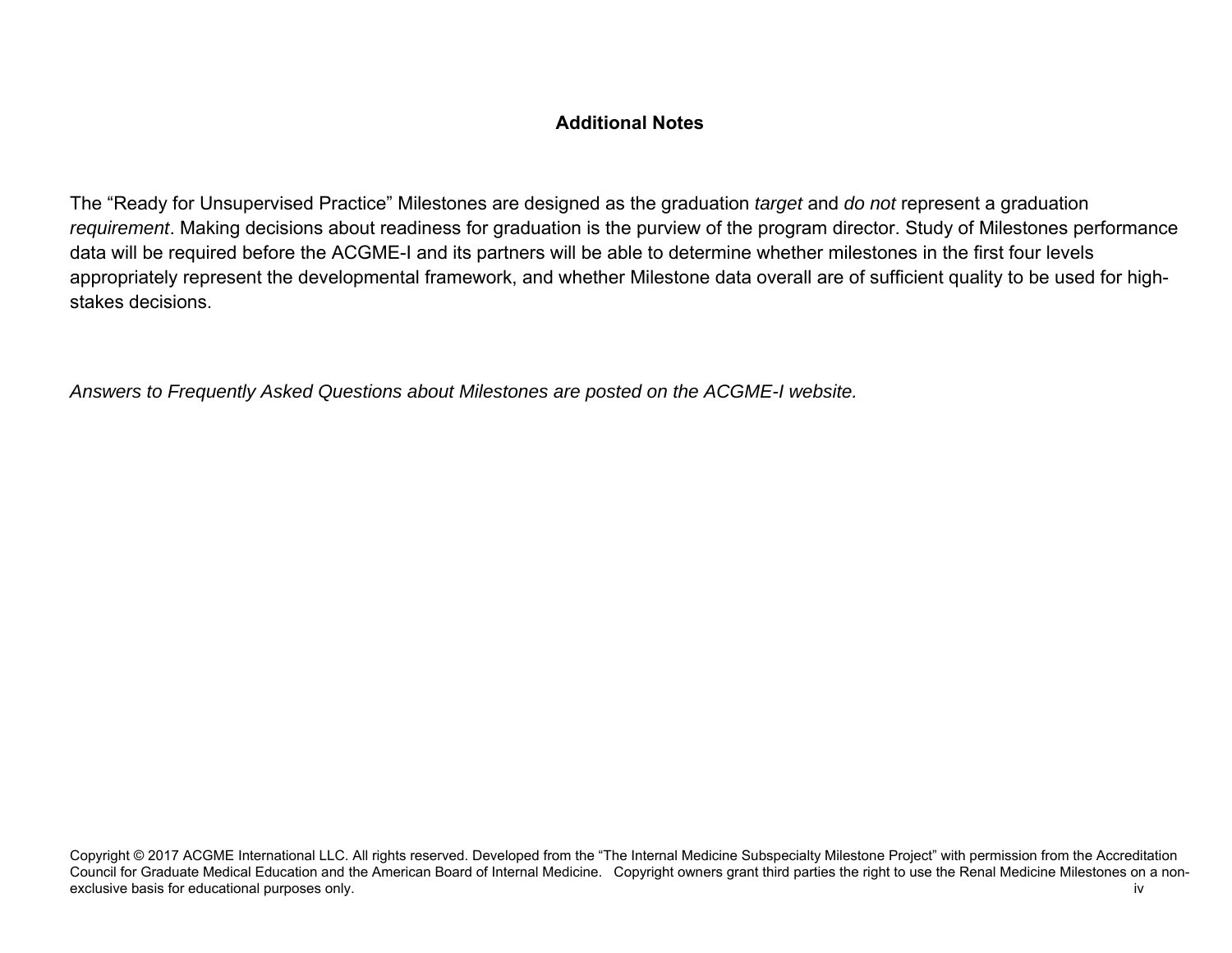The diagram below presents an example set of milestones for one sub-competency in the same format as the ACGME-I Report Worksheet. For each reporting period, a learner's performance on the milestones for each sub-competency will be indicated by selecting the level of milestones that best describes that learner's performance in relation to those milestones.

| Systems-Based Practice 1: Patient Safety and Quality Improvement                                                                                                                                                                                                                                                                                                   |                                                                                                                                   |                                                                                                             |                                                                                                                         |                                                                                                                       |  |  |
|--------------------------------------------------------------------------------------------------------------------------------------------------------------------------------------------------------------------------------------------------------------------------------------------------------------------------------------------------------------------|-----------------------------------------------------------------------------------------------------------------------------------|-------------------------------------------------------------------------------------------------------------|-------------------------------------------------------------------------------------------------------------------------|-----------------------------------------------------------------------------------------------------------------------|--|--|
| <b>Critical Deficiencies</b>                                                                                                                                                                                                                                                                                                                                       |                                                                                                                                   |                                                                                                             | <b>Ready for Unsupervised</b><br>Practice                                                                               | Aspirational                                                                                                          |  |  |
| Demonstrates knowledge<br>of common patient safety<br>events                                                                                                                                                                                                                                                                                                       | Identifies system factors<br>that lead to patient safety<br>events                                                                | Participates in analysis of<br>patient safety events<br>(simulated or actual)                               | Conducts analysis of<br>patient safety events and<br>offers error prevention<br>strategies (simulated or<br>actual)     | Actively engages teams<br>and processes to modify<br>systems to prevent patient<br>safety events                      |  |  |
| Demonstrates knowledge<br>of how to report patient<br>safety events                                                                                                                                                                                                                                                                                                | Reports patient safety<br>events through institutional<br>reporting systems (actual<br>or simulated)                              | Participates in disclosure<br>of patient safety events to<br>patients and families<br>(simulated or actual) | Discloses patient safety<br>events to patients and<br>families (simulated or<br>actual)                                 | Role models or mentors<br>others in the disclosure of<br>patient safety events                                        |  |  |
| Demonstrates knowledge<br>of basic quality<br>improvement<br>methodologies and metrics                                                                                                                                                                                                                                                                             | Describes local quality<br>improvement initiatives<br>(e.g., community<br>vaccination rate, infection<br>rate, smoking cessation) | Participates in local<br>quality improvement<br>initiatives                                                 | Demonstrates the skills<br>required to identify.<br>develop, implement, and<br>analyze a quality<br>improvement project | Creates, implements, and<br>assesses quality<br>improvement initiatives at<br>the institutional or<br>community level |  |  |
|                                                                                                                                                                                                                                                                                                                                                                    |                                                                                                                                   |                                                                                                             |                                                                                                                         |                                                                                                                       |  |  |
| Comments:                                                                                                                                                                                                                                                                                                                                                          |                                                                                                                                   |                                                                                                             |                                                                                                                         | Not Yet Assessable                                                                                                    |  |  |
| Selecting a response box in the middle<br>Selecting a response box on the line in<br>of a level implies that milestones in<br>between levels indicates that milestones in<br>that level and in lower levels have been<br>lower levels have been substantially<br>substantially demonstrated.<br>demonstrated as well as some milestones in<br>the higher level(s). |                                                                                                                                   |                                                                                                             |                                                                                                                         |                                                                                                                       |  |  |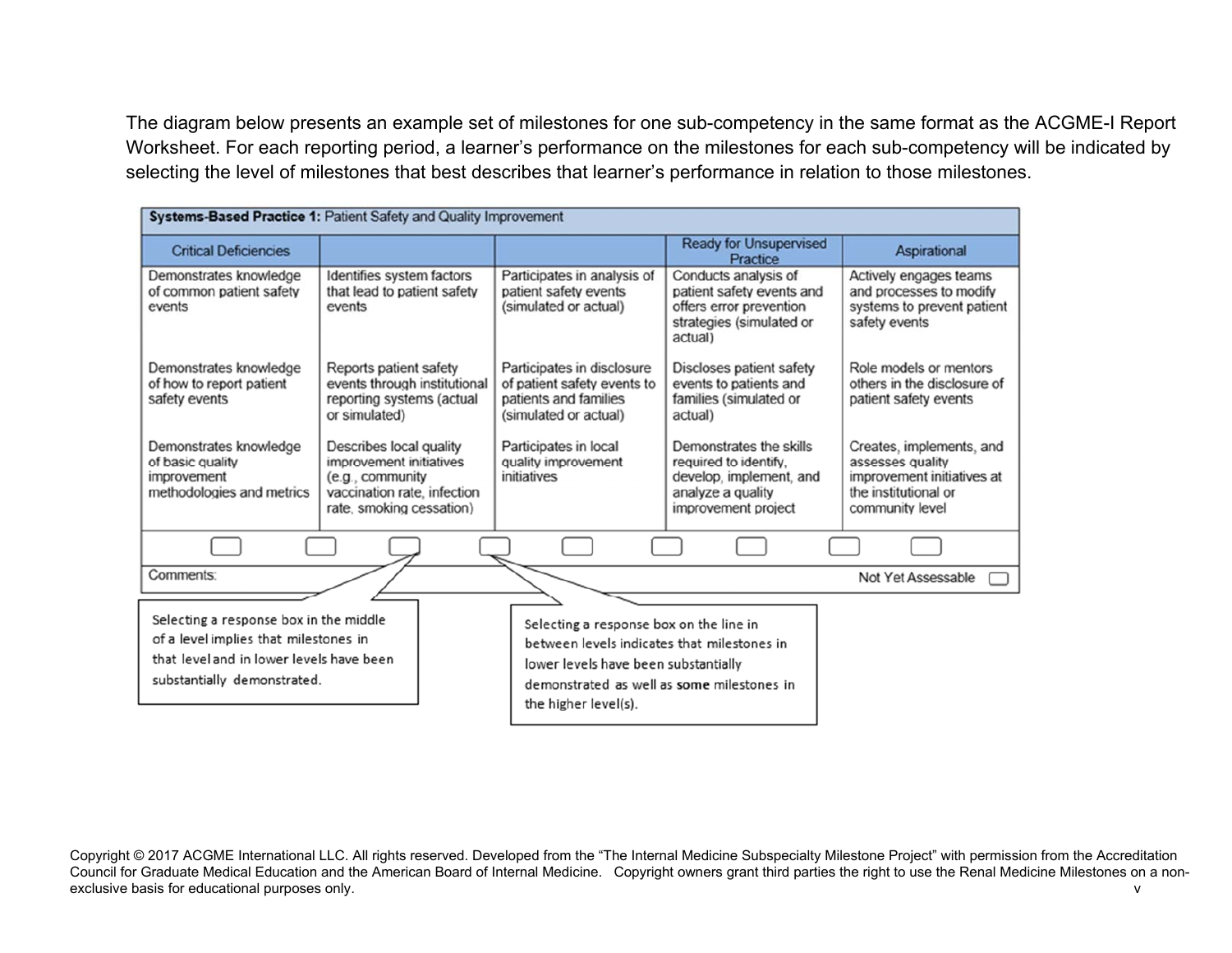| Patient Care 1: Gathers and Synthesizes Essential and Accurate Information to Define Each Patient's Clinical Problem(s)                                |                                                                                                                     |                                                                                                                                                                        |                                                                                                                             |                                                                                                                                                         |  |  |  |
|--------------------------------------------------------------------------------------------------------------------------------------------------------|---------------------------------------------------------------------------------------------------------------------|------------------------------------------------------------------------------------------------------------------------------------------------------------------------|-----------------------------------------------------------------------------------------------------------------------------|---------------------------------------------------------------------------------------------------------------------------------------------------------|--|--|--|
| <b>Critical Deficiencies</b>                                                                                                                           |                                                                                                                     |                                                                                                                                                                        | <b>Ready for Unsupervised</b><br>Practice                                                                                   | Aspirational                                                                                                                                            |  |  |  |
| Does not or is<br>inconsistently able to<br>collect accurate historical<br>data                                                                        | Consistently acquires<br>accurate and relevant<br>histories                                                         | Acquires accurate<br>histories in an efficient,<br>prioritized, and<br>hypothesis-driven fashion<br>relevant to Renal<br>Medicine                                      | Obtains relevant historical<br>subtleties, including<br>sensitive information that<br>informs the differential<br>diagnosis | Role models and teaches<br>the effective use of history<br>and physical examination<br>skills to minimize the need<br>for further diagnostic<br>testing |  |  |  |
| Does not perform or use an<br>appropriately thorough<br>physical exam, or misses<br>key physical exam findings                                         | Consistently performs<br>accurate and appropriately<br>thorough physical exams                                      | Performs accurate<br>physical exams that are<br>targeted to the patient's<br>problems                                                                                  | Identifies subtle or unusual<br>physical exam findings                                                                      |                                                                                                                                                         |  |  |  |
| Relies exclusively on<br>documentation of others to<br>generate own database or<br>differential diagnosis or is<br>overly reliant on<br>secondary data | Inconsistently recognizes<br>patient's central clinical<br>problem or develops<br>limited differential<br>diagnoses | Uses and synthesizes<br>collected data to define a<br>patient's central clinical<br>problem(s) to generate a<br>prioritized differential<br>diagnosis and problem list | Efficiently utilizes all<br>sources of secondary data<br>to inform differential<br>diagnosis                                |                                                                                                                                                         |  |  |  |
| Fails to recognize patient's<br>central clinical problems<br>Fails to recognize<br>potentially life threatening<br>problems                            |                                                                                                                     |                                                                                                                                                                        | Effectively uses history<br>and physical examination<br>skills to minimize the need<br>for further diagnostic<br>testing    |                                                                                                                                                         |  |  |  |
|                                                                                                                                                        |                                                                                                                     |                                                                                                                                                                        |                                                                                                                             |                                                                                                                                                         |  |  |  |
| Comments:                                                                                                                                              | Not Yet Assessable                                                                                                  |                                                                                                                                                                        |                                                                                                                             |                                                                                                                                                         |  |  |  |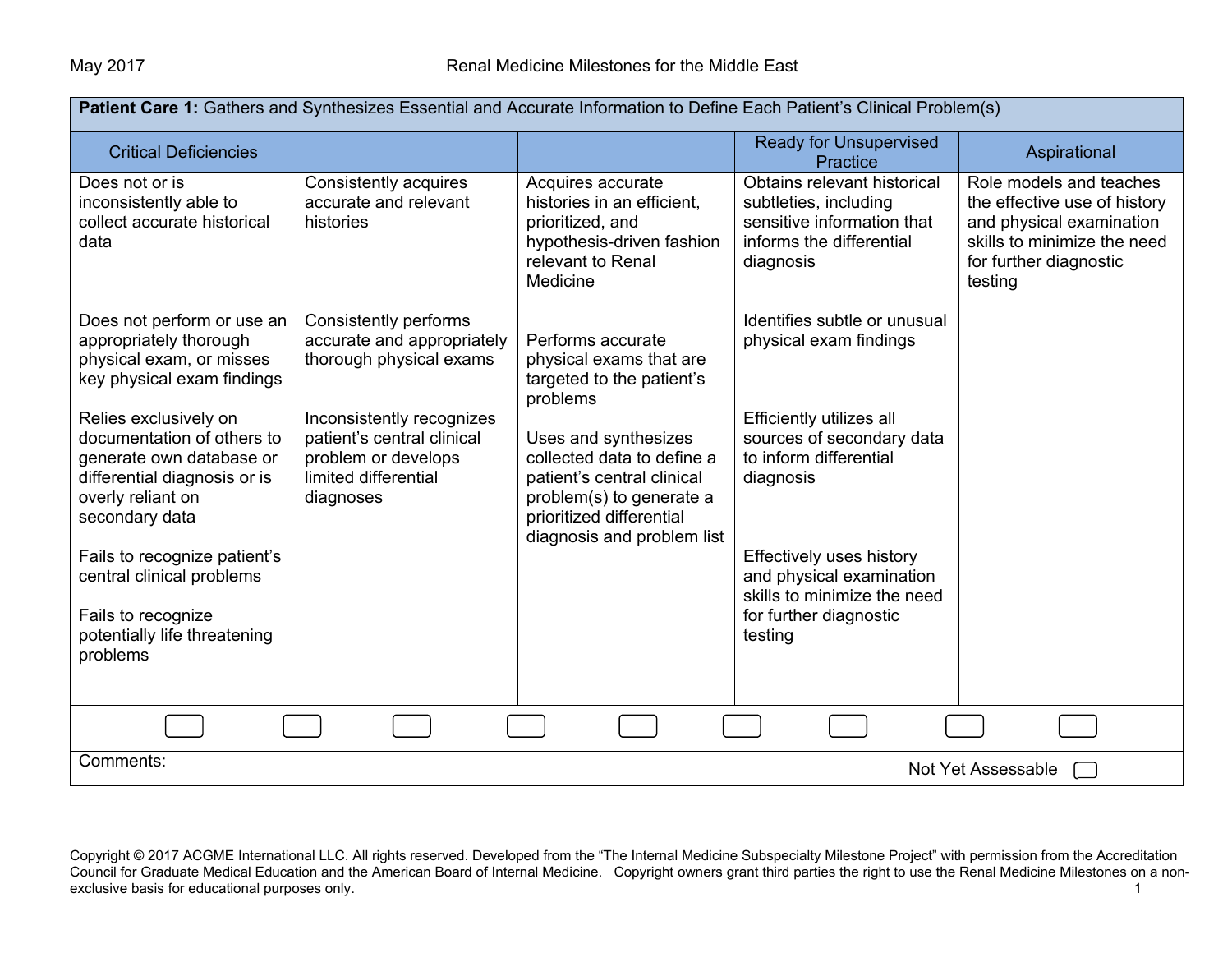| Patient Care 2: Develops and Achieves Comprehensive Management Plan for Each Patient |                                                                                           |                                                                    |                                                                                                                                                               |                                                                                                                                                                   |  |
|--------------------------------------------------------------------------------------|-------------------------------------------------------------------------------------------|--------------------------------------------------------------------|---------------------------------------------------------------------------------------------------------------------------------------------------------------|-------------------------------------------------------------------------------------------------------------------------------------------------------------------|--|
| <b>Critical Deficiencies</b>                                                         |                                                                                           |                                                                    | <b>Ready for Unsupervised</b><br>Practice                                                                                                                     | Aspirational                                                                                                                                                      |  |
| Care plans are<br>consistently inappropriate<br>or inaccurate                        | Inconsistently develops an<br>appropriate care plan                                       | Consistently develops<br>appropriate care plan                     | Appropriately modifies<br>care plans based on<br>patient's clinical course,<br>additional data, patient<br>preferences, and cost-<br>effectiveness principles | Role models and teaches<br>complex and patient-<br>centered care                                                                                                  |  |
| Does not recognize and/or<br>does not react to urgent or<br>emergent care            | Inconsistently seeks<br>additional guidance when<br>needed                                | Recognizes situations<br>requiring urgent or<br>emergency care     | Recognizes disease<br>presentations that deviate<br>from common patterns and<br>require complex decision-<br>making, incorporating<br>diagnostic uncertainty  | Acts as a team leader and<br>an independent decision<br>maker in the subspecialty<br>team                                                                         |  |
| Does not seek additional<br>guidance when needed                                     | Recognizes but does not<br>react or acts<br>inappropriately to urgent or<br>emergent care | Seeks additional guidance<br>and/or consultation as<br>appropriate | Manages complex acute<br>and chronic conditions                                                                                                               | Develops customized,<br>prioritized care plans for<br>the most complex patients,<br>incorporating diagnostic<br>uncertainty and cost-<br>effectiveness principles |  |
|                                                                                      |                                                                                           |                                                                    |                                                                                                                                                               |                                                                                                                                                                   |  |
| Comments:<br>Not Yet Assessable                                                      |                                                                                           |                                                                    |                                                                                                                                                               |                                                                                                                                                                   |  |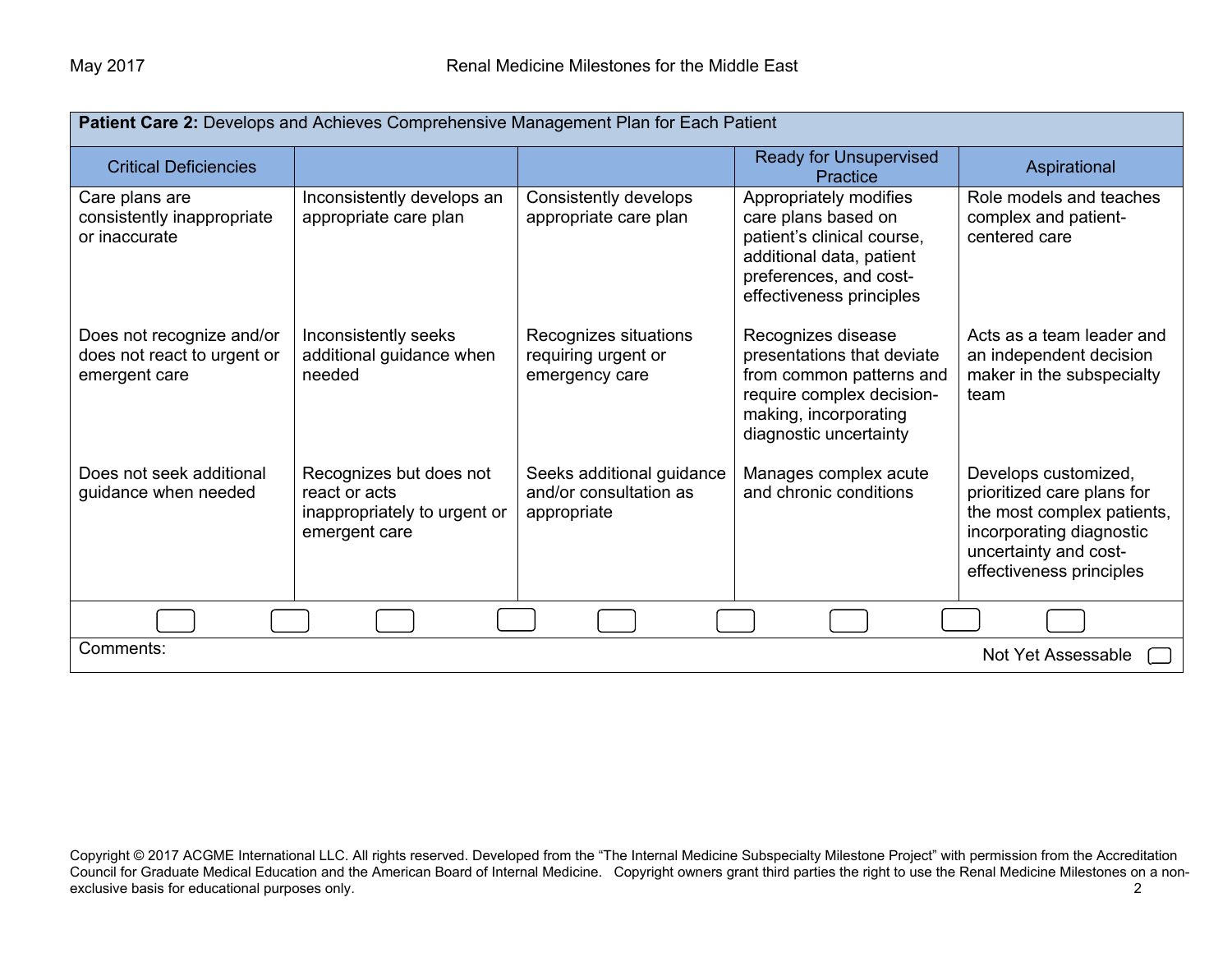| <b>Patient Care 3: Manages Patients with Progressive Responsibility and Independence</b>                                                               |                                                                                                  |                                                                                                                   |                                                                                                                                                                                                                                       |                                                                                                       |  |
|--------------------------------------------------------------------------------------------------------------------------------------------------------|--------------------------------------------------------------------------------------------------|-------------------------------------------------------------------------------------------------------------------|---------------------------------------------------------------------------------------------------------------------------------------------------------------------------------------------------------------------------------------|-------------------------------------------------------------------------------------------------------|--|
| <b>Critical Deficiencies</b>                                                                                                                           |                                                                                                  |                                                                                                                   | <b>Ready for Unsupervised</b><br>Practice                                                                                                                                                                                             | Aspirational                                                                                          |  |
| Requires close and<br>consistent direct supervision<br>to manage patients with<br>straightforward diagnoses in<br>all appropriate clinical<br>settings | Requires direct supervision to<br>ensure patient safety and<br>quality care                      | Requires indirect supervision<br>to ensure patient safety and<br>quality care                                     | Appropriately and<br>independently manages<br>patients across applicable<br>inpatient, outpatient, and<br>ambulatory clinical settings<br>who have a broad spectrum<br>of clinical disorders, including<br>undifferentiated syndromes | Effectively manages unusual,<br>rare, or complex disorders in<br>all appropriate clinical<br>settings |  |
| Cannot manage any patients<br>who require urgent or<br>emergency care                                                                                  | Inconsistently provides<br>preventive care in all<br>appropriate clinical settings               | Provides appropriate<br>preventive care and chronic<br>disease management in all<br>appropriate clinical settings | Seeks additional guidance<br>and/or consultation as<br>appropriate                                                                                                                                                                    |                                                                                                       |  |
| Does not assume<br>responsibility for patient<br>management decision                                                                                   | Unable to manage complex<br>patients requiring intensive<br>care                                 | Provides comprehensive care<br>for single or multiple<br>diagnoses in all appropriate<br>clinical settings        | Appropriately and<br>independently manages<br>situations requiring urgent or<br>emergency care                                                                                                                                        |                                                                                                       |  |
|                                                                                                                                                        | Cannot independently<br>supervise care provided by<br>other members of the<br>physician-led team | Under supervision, provides<br>appropriate care and initiates<br>management plans for<br>intensive care patients  | Effectively supervises the<br>management decisions of the<br>team in all appropriate clinical<br>settings                                                                                                                             |                                                                                                       |  |
|                                                                                                                                                        |                                                                                                  | Inconsistently supervises<br>care provided by other<br>members of the physician-led<br>team                       |                                                                                                                                                                                                                                       |                                                                                                       |  |
|                                                                                                                                                        |                                                                                                  |                                                                                                                   |                                                                                                                                                                                                                                       |                                                                                                       |  |
| Comments:<br>Not Yet Assessable                                                                                                                        |                                                                                                  |                                                                                                                   |                                                                                                                                                                                                                                       |                                                                                                       |  |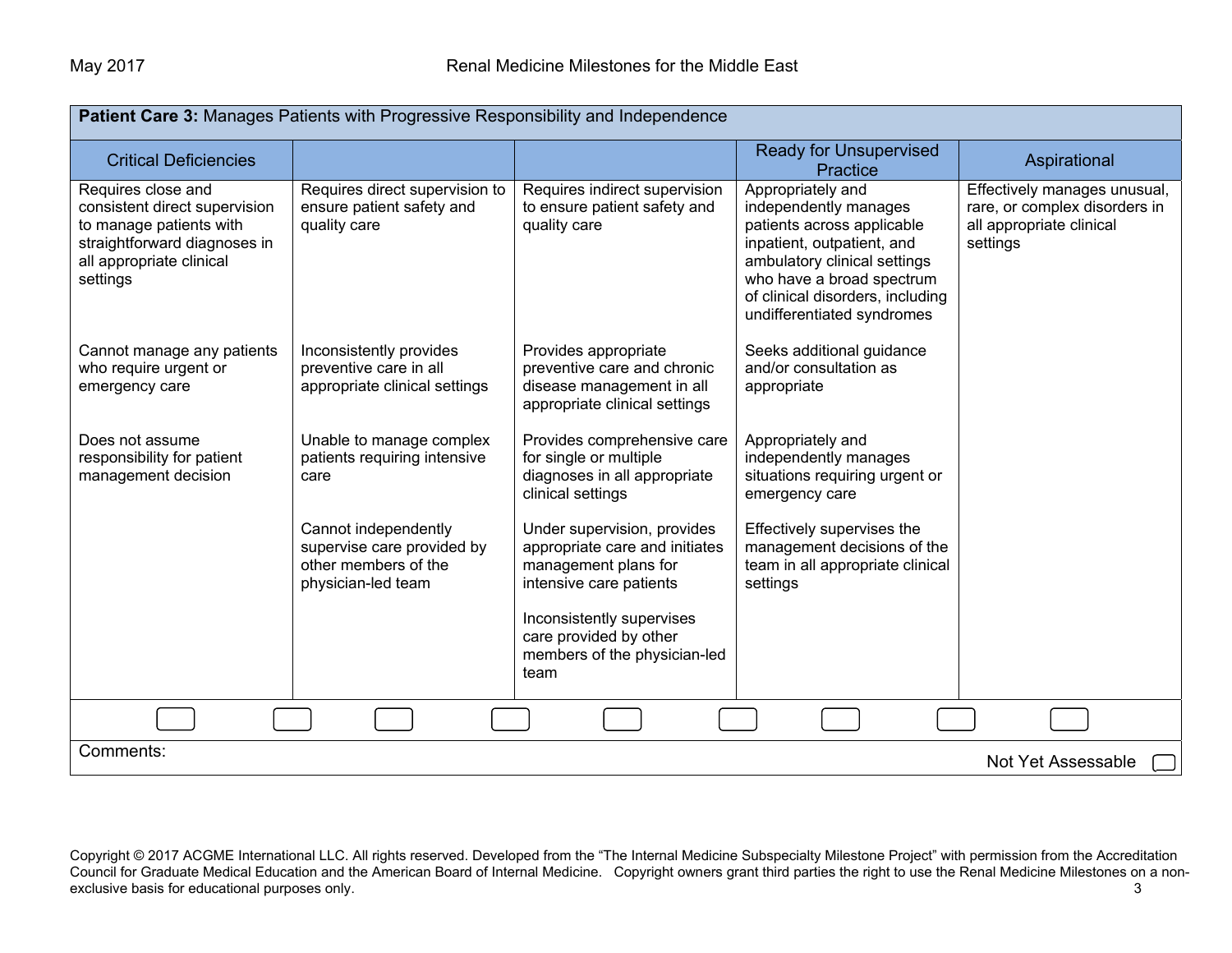| Patient Care 4: Demonstrates Skill in Performing and Interpreting Invasive Procedures                                                          |                                                                                                                                   |                                                                                                                                                   |                                                                                                                                                     |                                                                                                                                            |  |  |  |
|------------------------------------------------------------------------------------------------------------------------------------------------|-----------------------------------------------------------------------------------------------------------------------------------|---------------------------------------------------------------------------------------------------------------------------------------------------|-----------------------------------------------------------------------------------------------------------------------------------------------------|--------------------------------------------------------------------------------------------------------------------------------------------|--|--|--|
| <b>Critical Deficiencies</b>                                                                                                                   |                                                                                                                                   |                                                                                                                                                   | <b>Ready for Unsupervised</b><br>Practice                                                                                                           | Aspirational                                                                                                                               |  |  |  |
| Attempts to perform invasive<br>procedures without sufficient<br>technical skill or supervision                                                | Possesses insufficient<br>technical skill for safe<br>completion of common<br>invasive procedures with<br>appropriate supervision | Possesses basic technical skill<br>for the completion and<br>interpretation of some<br>common invasive procedures<br>with appropriate supervision | Consistently demonstrates<br>technical skill to successfully<br>and safely perform and<br>interpret invasive procedures                             | Demonstrates skill to<br>independently perform and<br>interpret complex invasive<br>procedures that are<br>anticipated for future practice |  |  |  |
| Fails to recognize indications<br>and contraindications for<br>invasive procedures.                                                            | Inattentive to patient safety<br>and comfort when performing<br>invasive procedures                                               | Inconsistently manages<br>patient safety and comfort<br>when performing invasive<br>procedures                                                    | Recognizes and manages<br>complications                                                                                                             | Demonstrates expertise to<br>teach and supervise others in<br>the performance of invasive<br>procedures                                    |  |  |  |
| Does not recognize the need<br>to discuss procedure<br>indications, processes, or<br>potential risks with patients                             | Recognizes the need to obtain<br>informed consent for<br>procedures, but ineffectively<br>obtains it                              | Inconsistently recognizes<br>appropriate patients,<br>indications, and associated<br>risks in the performance of<br>invasive procedures           | Maximizes patient comfort and<br>safety when performing<br>invasive procedures                                                                      | Designs consent instrument<br>for a human subject research<br>study; files an Institution<br>Review Board (IRB)<br>application             |  |  |  |
| Fails to engage the patient in<br>the informed consent process,<br>and/or does not effectively<br>describe risks and benefits of<br>procedures | Inconsistently understands<br>and communicates ethical<br>principles of informed consent                                          | Obtains and documents<br>informed consent                                                                                                         | Consistently recognizes<br>appropriate patients,<br>indications, and associated<br>risks in the performance of<br>invasive procedures               | Quantifies evidence for risk-<br>benefit analysis during<br>obtainment of informed<br>consent for complex<br>procedures or therapies       |  |  |  |
| Does not recognize the need<br>for post procedural follow up of<br>patients                                                                    | Inconsistently follows up with<br>patients post invasive<br>procedures                                                            | Consistently and<br>independently follows up with<br>patients post invasive<br>procedures                                                         | Effectively obtains and<br>documents informed consent in<br>challenging circumstances<br>(e.g., language or cultural<br>barriers)                   |                                                                                                                                            |  |  |  |
|                                                                                                                                                |                                                                                                                                   |                                                                                                                                                   | Consistently and independently<br>follows up with patients post<br>invasive procedures and<br>effectively manages post-<br>procedural complications |                                                                                                                                            |  |  |  |
|                                                                                                                                                |                                                                                                                                   |                                                                                                                                                   |                                                                                                                                                     |                                                                                                                                            |  |  |  |
| Not Yet Assessable<br>Comments:                                                                                                                |                                                                                                                                   |                                                                                                                                                   |                                                                                                                                                     |                                                                                                                                            |  |  |  |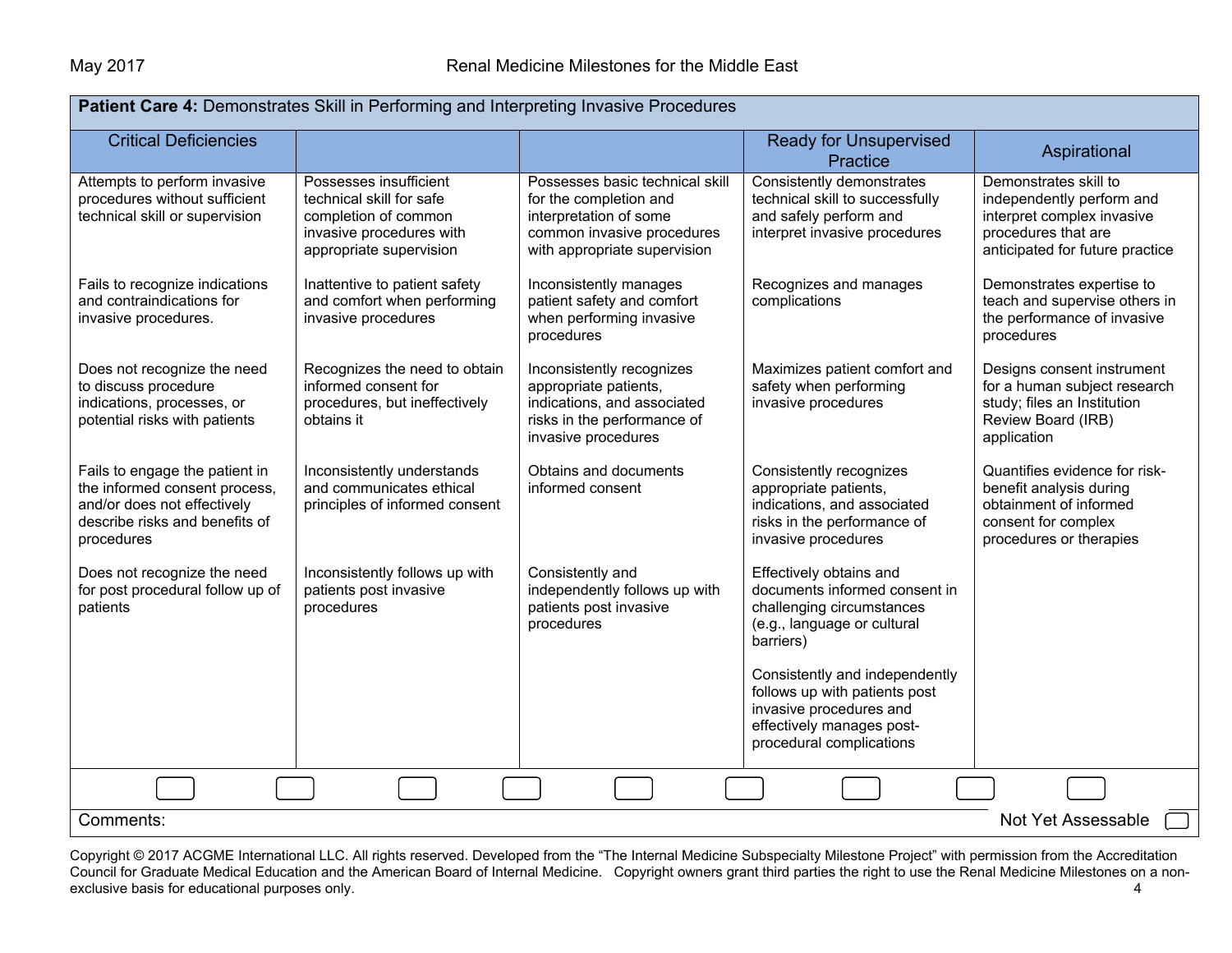| Patient Care 5: Demonstrates Skill in Performing and Interpreting Non-invasive Procedures and/or Testing                                       |                                                                                                                                        |                                                                                                                                                          |                                                                                                                                             |                                                                                                                                                |  |  |
|------------------------------------------------------------------------------------------------------------------------------------------------|----------------------------------------------------------------------------------------------------------------------------------------|----------------------------------------------------------------------------------------------------------------------------------------------------------|---------------------------------------------------------------------------------------------------------------------------------------------|------------------------------------------------------------------------------------------------------------------------------------------------|--|--|
| <b>Critical Deficiencies</b>                                                                                                                   |                                                                                                                                        |                                                                                                                                                          | <b>Ready for Unsupervised</b><br>Practice                                                                                                   | Aspirational                                                                                                                                   |  |  |
| Attempts to perform non-<br>invasive procedures without<br>sufficient technical skill or<br>supervision                                        | Possesses insufficient<br>technical skill for safe<br>completion of common non-<br>invasive procedures with<br>appropriate supervision | Possesses basic technical<br>skill for the completion and<br>interpretation of some<br>common non-invasive<br>procedures with appropriate<br>supervision | Consistently demonstrates<br>technical skill to successfully<br>and safely perform and<br>interpret non-invasive<br>procedures              | Demonstrates skill to<br>independently perform and<br>interpret complex non-invasive<br>procedures that are<br>anticipated for future practice |  |  |
| Fails to recognize<br>indications and<br>contraindications for non-<br>invasive procedures.                                                    | Inattentive to patient safety<br>and comfort when performing<br>non-invasive procedures                                                | Inconsistently manages<br>patient safety and comfort<br>when performing non-<br>invasive procedures                                                      | Maximizes patient comfort and<br>safety when performing non-<br>invasive procedures                                                         | Demonstrates expertise to<br>teach and supervise others in<br>the performance of non-<br>invasive procedures                                   |  |  |
| Does not recognize the<br>need to discuss procedure<br>indications, processes, or<br>potential risks with patients                             | Recognizes the need to<br>obtain informed consent for<br>non-invasive procedures, but<br>ineffectively obtains it                      | Inconsistently recognizes<br>appropriate patients,<br>indications, and associated<br>risks in the performance of<br>non-invasive procedures              | Consistently recognizes<br>appropriate patients,<br>indications, and associated<br>risks in the performance of<br>non-invasive procedures   | Designs consent instrument<br>for a human subject research<br>study; files an Institution<br>Review Board (IRB)<br>application                 |  |  |
| Fails to engage the patient<br>in the informed consent<br>process, and/or does not<br>effectively describe risks<br>and benefits of procedures | Inconsistently understands<br>and communicates ethical<br>principles of informed consent                                               | Obtains and documents<br>informed consent                                                                                                                | Effectively obtains and<br>documents informed consent<br>in challenging circumstances<br>(e.g., language or cultural<br>barriers)           | Quantifies evidence for risk-<br>benefit analysis during<br>obtainment of informed<br>consent for complex<br>procedures or therapies           |  |  |
|                                                                                                                                                | Inconsistently correctly<br>interprets non-invasive test<br>results                                                                    | Consistently and accurately<br>interprets simple non-invasive<br>test results                                                                            | Independently and correctly<br>interprets complex non-<br>invasive test results                                                             |                                                                                                                                                |  |  |
|                                                                                                                                                | Inconsistently communicates<br>results with patients                                                                                   | Consistently communicates<br>simple results with patients                                                                                                | Consistently and effectively<br>communicates complex results<br>with patients and ability to<br>formulate an appropriate<br>management plan |                                                                                                                                                |  |  |
|                                                                                                                                                |                                                                                                                                        |                                                                                                                                                          |                                                                                                                                             |                                                                                                                                                |  |  |
| Comments:<br>Not Yet Assessable                                                                                                                |                                                                                                                                        |                                                                                                                                                          |                                                                                                                                             |                                                                                                                                                |  |  |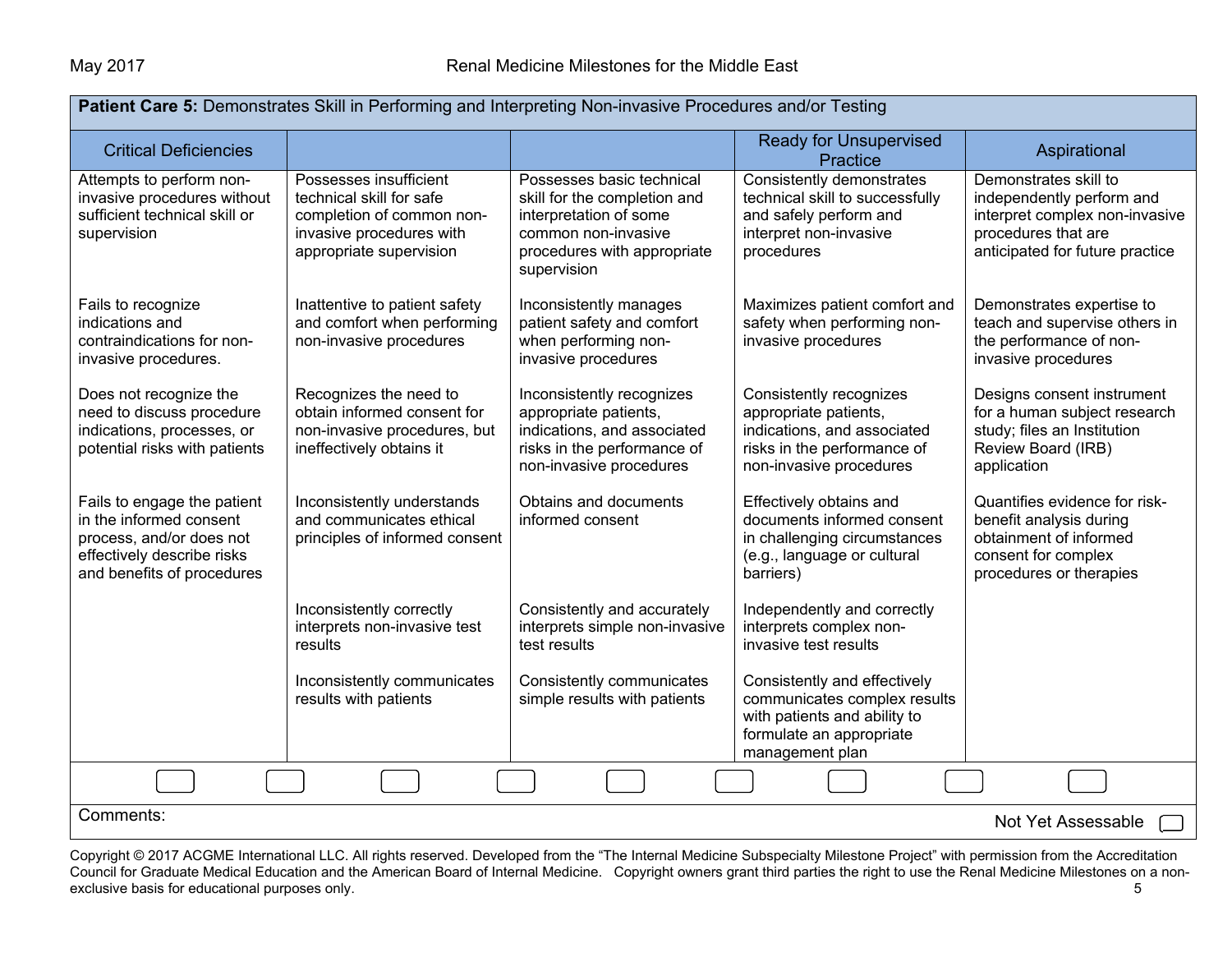| Patient Care 6: Requests and Provides Consultative Care                                                                                                                                                               |                                                                                                                                                                                                                                                                 |                                                                                                                                                                                             |                                                                                                                                                                                                                                                                |                                                                                                                                                                                                                       |  |  |
|-----------------------------------------------------------------------------------------------------------------------------------------------------------------------------------------------------------------------|-----------------------------------------------------------------------------------------------------------------------------------------------------------------------------------------------------------------------------------------------------------------|---------------------------------------------------------------------------------------------------------------------------------------------------------------------------------------------|----------------------------------------------------------------------------------------------------------------------------------------------------------------------------------------------------------------------------------------------------------------|-----------------------------------------------------------------------------------------------------------------------------------------------------------------------------------------------------------------------|--|--|
| <b>Critical Deficiencies</b>                                                                                                                                                                                          |                                                                                                                                                                                                                                                                 |                                                                                                                                                                                             | <b>Ready for Unsupervised</b><br><b>Practice</b>                                                                                                                                                                                                               | Aspirational                                                                                                                                                                                                          |  |  |
| Is unresponsive to<br>questions or concerns of<br>others when acting as a<br>consultant or utilizing<br>consultant services<br>Is unwilling to utilize<br>consultant services when<br>appropriate for patient<br>care | Inconsistently manages<br>patients as a consultant to<br>other physicians/health<br>care teams<br>Inconsistently applies risk<br>assessment principles to<br>patients while acting as a<br>consultant<br>Inconsistently formulates<br>a clinical question for a | Provides consultation<br>services for patients with<br>clinical problems requiring<br>basic risk assessment<br>Asks meaningful clinical<br>questions that guide the<br>input of consultants | Provides consultation<br>services for patients with<br>basic and complex clinical<br>problems requiring detailed<br>risk assessment<br>Appropriately integrates<br>recommendations from<br>other consultants in order<br>to effectively manage<br>patient care | Provides consultation<br>services for patients with<br>very complex clinical<br>problems requiring<br>extensive risk assessment<br>Models management of<br>discordant<br>recommendations from<br>multiple consultants |  |  |
|                                                                                                                                                                                                                       | consultant to address                                                                                                                                                                                                                                           |                                                                                                                                                                                             |                                                                                                                                                                                                                                                                |                                                                                                                                                                                                                       |  |  |
| Comments:<br>Not Yet Assessable                                                                                                                                                                                       |                                                                                                                                                                                                                                                                 |                                                                                                                                                                                             |                                                                                                                                                                                                                                                                |                                                                                                                                                                                                                       |  |  |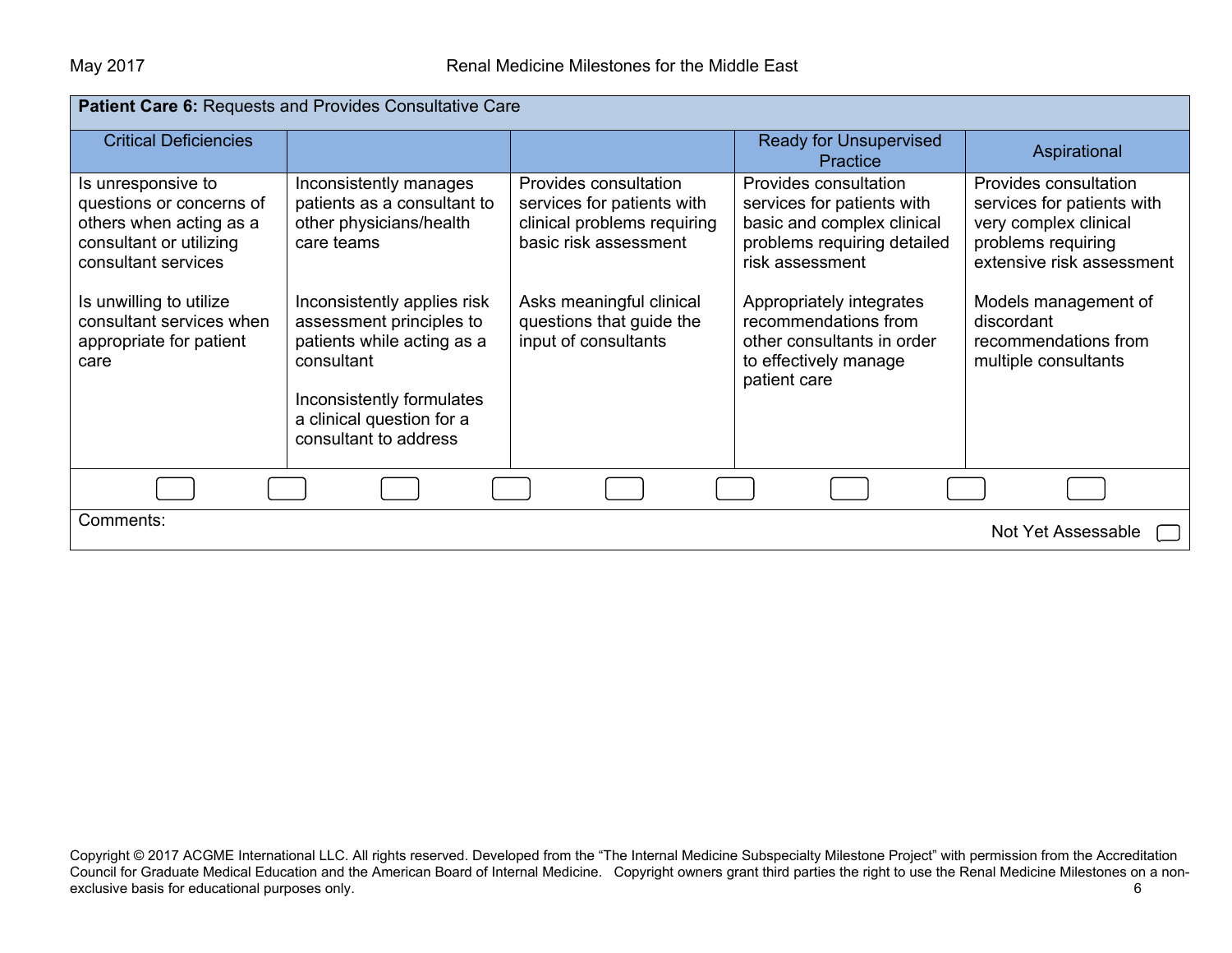| Medical Knowledge 1: Possesses Clinical Knowledge                                                         |                                                                                                                                                                               |                                                                                                                                                                      |                                                                                                                                                                                  |                                                                                                                                                                                          |  |
|-----------------------------------------------------------------------------------------------------------|-------------------------------------------------------------------------------------------------------------------------------------------------------------------------------|----------------------------------------------------------------------------------------------------------------------------------------------------------------------|----------------------------------------------------------------------------------------------------------------------------------------------------------------------------------|------------------------------------------------------------------------------------------------------------------------------------------------------------------------------------------|--|
| <b>Critical Deficiencies</b>                                                                              |                                                                                                                                                                               |                                                                                                                                                                      | <b>Ready for Unsupervised</b><br>Practice                                                                                                                                        | Aspirational                                                                                                                                                                             |  |
| Lacks the scientific,<br>socioeconomic, or<br>behavioral knowledge<br>required to provide<br>patient care | Possesses insufficient<br>scientific, socioeconomic,<br>and behavioral<br>knowledge required to<br>provide care for common<br>medical conditions and<br>basic preventive care | Possesses the scientific,<br>socioeconomic, and<br>behavioral knowledge<br>required to provide care<br>for common medical<br>conditions and basic<br>preventive care | Possesses the scientific,<br>socioeconomic, and<br>behavioral knowledge<br>required to provide care for<br>complex medical<br>conditions and<br>comprehensive preventive<br>care | Possesses the scientific,<br>socioeconomic, and<br>behavioral knowledge<br>required to successfully<br>diagnose and treat<br>medically uncommon,<br>ambiguous, and complex<br>conditions |  |
|                                                                                                           |                                                                                                                                                                               |                                                                                                                                                                      |                                                                                                                                                                                  |                                                                                                                                                                                          |  |
| Comments:                                                                                                 |                                                                                                                                                                               |                                                                                                                                                                      |                                                                                                                                                                                  | Not Yet Assessable                                                                                                                                                                       |  |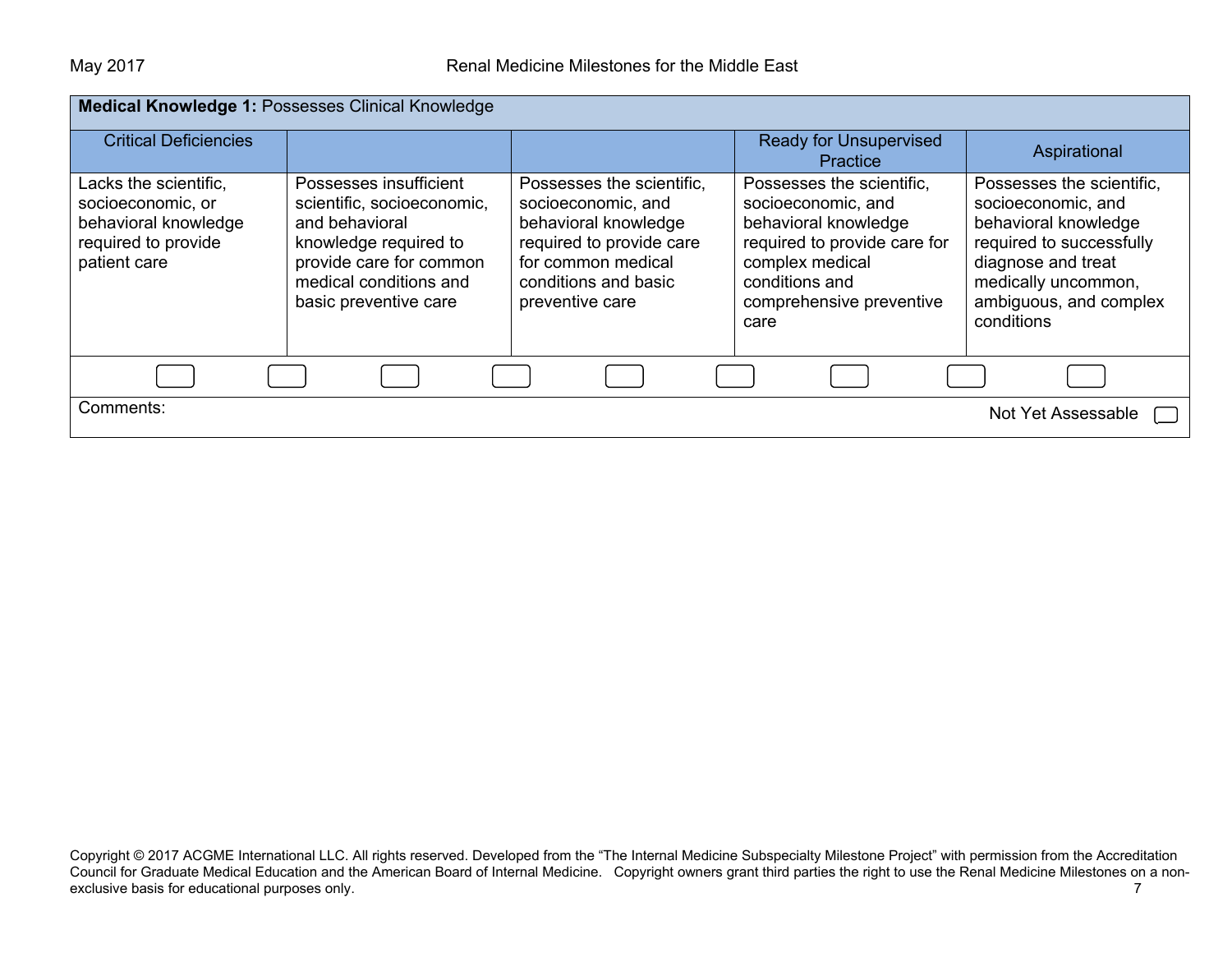| Medical Knowledge 2: Knowledge of Diagnostic Testing and Procedures                                 |                                                                                                           |                                                                                                                      |                                                                                                                                        |                                                                                                      |  |  |
|-----------------------------------------------------------------------------------------------------|-----------------------------------------------------------------------------------------------------------|----------------------------------------------------------------------------------------------------------------------|----------------------------------------------------------------------------------------------------------------------------------------|------------------------------------------------------------------------------------------------------|--|--|
| <b>Critical Deficiencies</b>                                                                        |                                                                                                           |                                                                                                                      | <b>Ready for Unsupervised</b><br><b>Practice</b>                                                                                       | Aspirational                                                                                         |  |  |
| Lacks foundational<br>knowledge to apply<br>diagnostic testing and<br>procedures to patient<br>care | Inconsistently interprets<br>basic diagnostic tests<br>accurately                                         | <b>Consistently interprets</b><br>basic diagnostic tests<br>accurately                                               | Interprets complex<br>diagnostic tests accurately<br>while accounting for<br>limitations and biases                                    | Anticipates and accounts<br>for subtle nuances of<br>interpreting diagnostic<br>tests and procedures |  |  |
|                                                                                                     | Does not understand the<br>concepts of pre-test<br>probability and test<br>performance<br>characteristics | Needs assistance to<br>understand the concepts<br>of pre-test probability and<br>test performance<br>characteristics | Knows the indications for,<br>and limitations of,<br>diagnostic testing and<br>procedures                                              | Pursues knowledge of<br>new and emerging<br>diagnostic tests and<br>procedures                       |  |  |
|                                                                                                     | Minimally understands<br>the rationale and risks<br>associated with common<br>procedures                  | Fully understands the<br>rationale and risks<br>associated with common<br>procedures                                 | Understands the concepts<br>of pre-test probability and<br>test performance<br>characteristics                                         |                                                                                                      |  |  |
|                                                                                                     |                                                                                                           |                                                                                                                      | Teaches the rationale and<br>risks associated with<br>common procedures and<br>anticipates potential<br>complications of<br>procedures |                                                                                                      |  |  |
|                                                                                                     |                                                                                                           |                                                                                                                      |                                                                                                                                        |                                                                                                      |  |  |
| Comments:<br>Not Yet Assessable                                                                     |                                                                                                           |                                                                                                                      |                                                                                                                                        |                                                                                                      |  |  |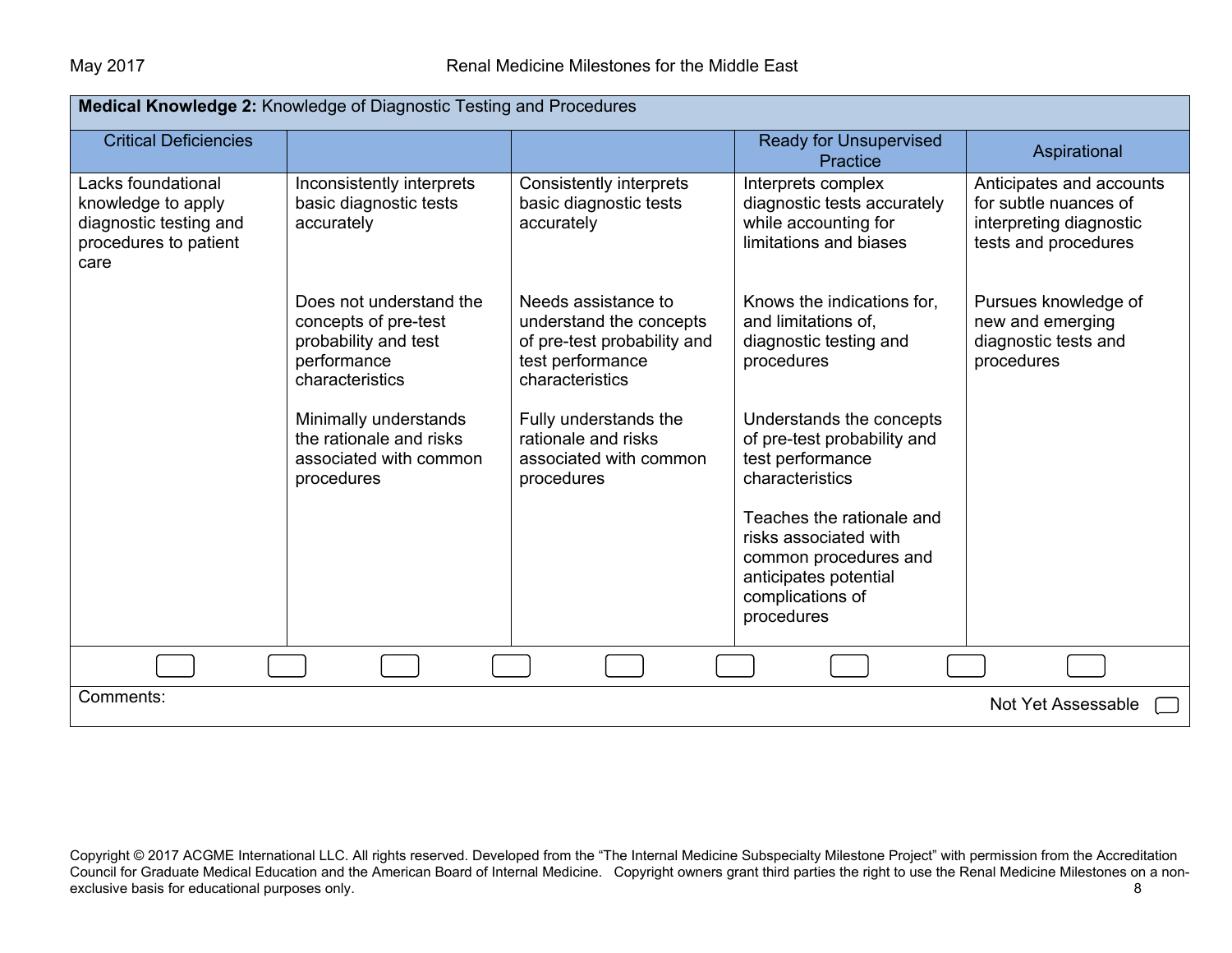| <b>Medical Knowledge 3: Scholarly Activities</b>                                                                                                                |                                                                                                                                                                     |                                                                                                                                                                                                             |                                                                                                                                                                                    |                                                                                                                                |  |  |
|-----------------------------------------------------------------------------------------------------------------------------------------------------------------|---------------------------------------------------------------------------------------------------------------------------------------------------------------------|-------------------------------------------------------------------------------------------------------------------------------------------------------------------------------------------------------------|------------------------------------------------------------------------------------------------------------------------------------------------------------------------------------|--------------------------------------------------------------------------------------------------------------------------------|--|--|
| <b>Critical Deficiencies</b>                                                                                                                                    |                                                                                                                                                                     |                                                                                                                                                                                                             | <b>Ready for Unsupervised</b><br>Practice                                                                                                                                          | Aspirational                                                                                                                   |  |  |
| <b>Foundation</b><br>Is unaware of or<br>uninterested in scientific<br>inquiry or scholarly<br>productivity                                                     | Is interested in scholarly<br>activity, but does not<br>initiate or follow through                                                                                  | Identifies areas worthy of<br>scholarly investigation and<br>formulates a plan under<br>supervision of a mentor                                                                                             | Formulates ideas worthy of<br>scholarly investigation                                                                                                                              | Independently formulates<br>novel and important ideas<br>worthy of scholarly<br>investigation                                  |  |  |
| Investigation<br>Is unwilling to perform<br>scholarly investigation in<br>the specialty                                                                         | Performs a literature<br>search using relevant<br>scholarly sources to<br>identify pertinent articles                                                               | Critically reads scientific<br>literature and identifies<br>major methodological flaws<br>and inconsistencies within<br>or between publications                                                             | Collaborates with other<br>investigators to design and<br>complete a project related<br>to clinical practice, quality<br>improvement, patient<br>safety, education, or<br>research | Leads a scholarly project<br>advancing clinical practice,<br>quality improvement,<br>patient safety, education,<br>or research |  |  |
| <b>Analysis</b><br>Fails to engage in critical<br>thinking regarding clinical<br>practice, quality<br>improvement, patient<br>safety, education, or<br>research | Is aware of basic statistical<br>concepts, but has<br>incomplete understanding<br>of their application;<br>inconsistently identifies<br>methodological flaws        | Understands and is able to<br>apply basic statistical<br>concepts, and can identify<br>potential analytic methods<br>for data or problem<br>assessment                                                      | Critiques specialized<br>scientific literature<br>effectively                                                                                                                      | Obtains independent<br>research funding                                                                                        |  |  |
| <b>Dissemination</b><br>Is unable or unwilling to<br>effectively communicate<br>and/or disseminate<br>knowledge                                                 | Communicates<br>rudimentary details of<br>scientific work, including<br>his or her own scholarly<br>work; needs to improve<br>ability to present in small<br>groups | Effectively presents at<br>journal club, quality<br>improvement meetings,<br>clinical conferences,<br>and/or is able to effectively<br>describe and discuss his or<br>her own scholarly work or<br>research | Dissects a problem into its<br>many component parts and<br>identifies strategies for<br>solving                                                                                    | Critiques specialized<br>scientific literature at a<br>level consistent with<br>participation in peer review                   |  |  |
|                                                                                                                                                                 |                                                                                                                                                                     |                                                                                                                                                                                                             | Uses analytical methods of<br>the field effectively                                                                                                                                | Employs optimal statistical<br>techniques                                                                                      |  |  |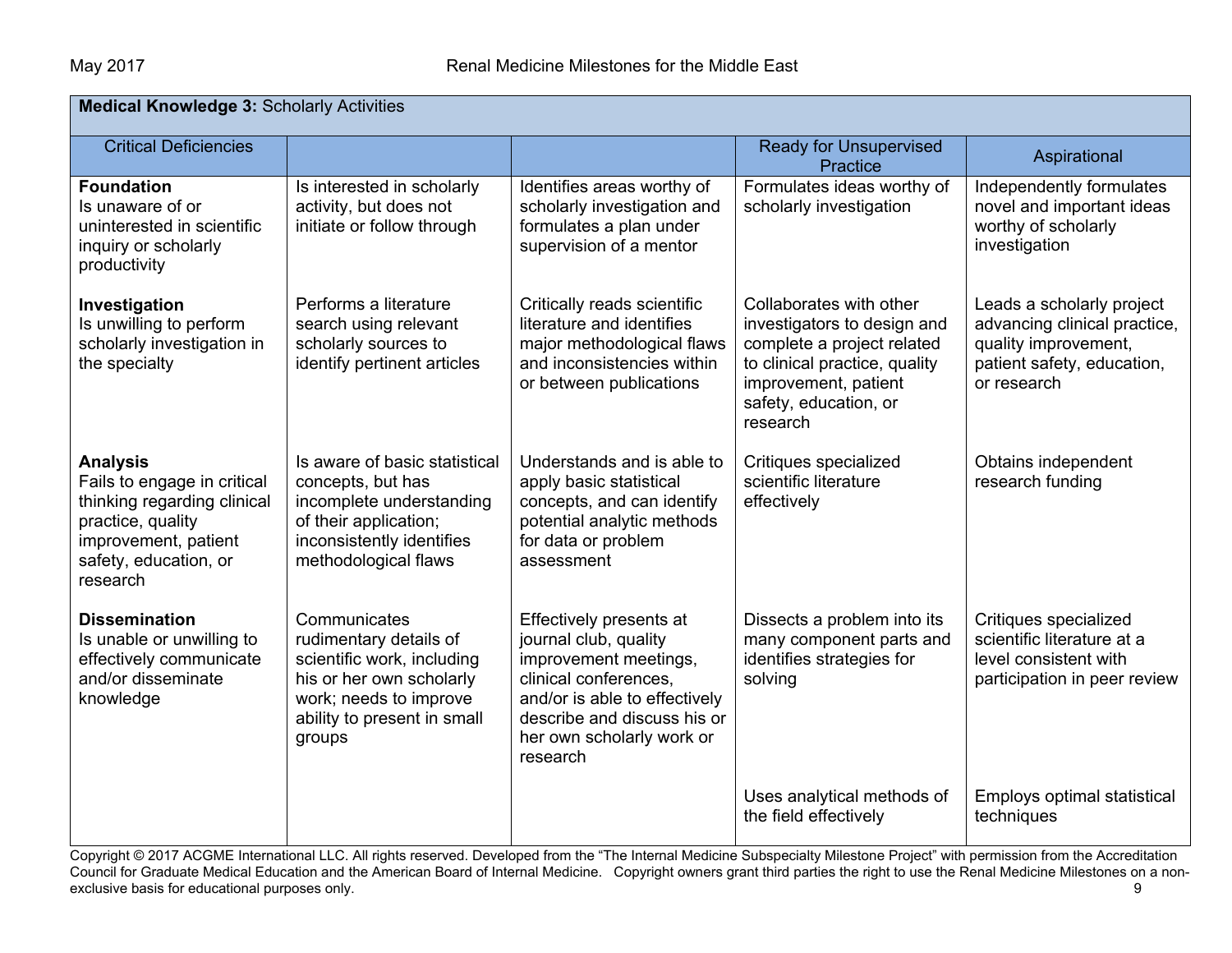|           |  |  | Presents scholarly activity<br>at local or regional<br>meetings, and/or submits<br>an abstract summarizing<br>scholarly work to<br>regional/state/ national<br>meetings, and/or publishes<br>non-peer-reviewed<br>manuscript(s) (reviews,<br>book chapters) | Teaches analytic methods<br>in chosen field to peers<br>and others<br><b>Effectively presents</b><br>scholarly work at national<br>and international meetings<br>Publishes peer-reviewed<br>manuscript(s) containing<br>scholarly work (clinical<br>practice, quality<br>improvement, patient<br>safety, education, or<br>research) |
|-----------|--|--|-------------------------------------------------------------------------------------------------------------------------------------------------------------------------------------------------------------------------------------------------------------|-------------------------------------------------------------------------------------------------------------------------------------------------------------------------------------------------------------------------------------------------------------------------------------------------------------------------------------|
|           |  |  |                                                                                                                                                                                                                                                             |                                                                                                                                                                                                                                                                                                                                     |
| Comments: |  |  |                                                                                                                                                                                                                                                             | Not Yet Assessable                                                                                                                                                                                                                                                                                                                  |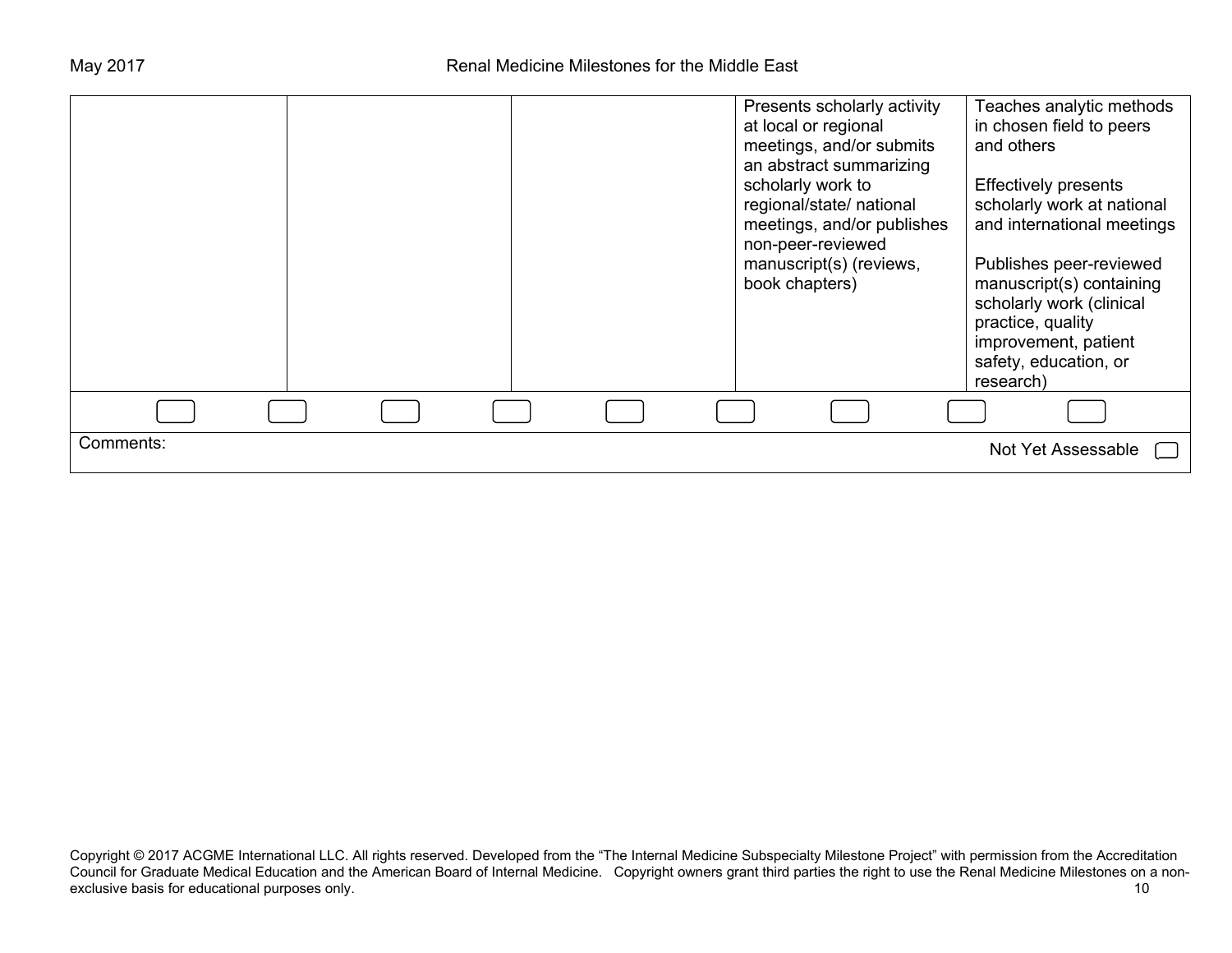| <b>Systems-Based Practice 1: Patient Safety and Quality Improvement</b>                |                                                                                                                                   |                                                                                                             |                                                                                                                         |                                                                                                                       |  |  |  |
|----------------------------------------------------------------------------------------|-----------------------------------------------------------------------------------------------------------------------------------|-------------------------------------------------------------------------------------------------------------|-------------------------------------------------------------------------------------------------------------------------|-----------------------------------------------------------------------------------------------------------------------|--|--|--|
| <b>Critical Deficiencies</b>                                                           |                                                                                                                                   |                                                                                                             | <b>Ready for Unsupervised</b><br><b>Practice</b>                                                                        | Aspirational                                                                                                          |  |  |  |
| Demonstrates knowledge<br>of common patient safety<br>events                           | Identifies system factors<br>that lead to patient safety<br>events                                                                | Participates in analysis of<br>patient safety events<br>(simulated or actual)                               | Conducts analysis of<br>patient safety events and<br>offers error prevention<br>strategies (simulated or<br>actual)     | Actively engages teams<br>and processes to modify<br>systems to prevent patient<br>safety events                      |  |  |  |
| Demonstrates knowledge<br>of how to report patient<br>safety events                    | Reports patient safety<br>events through institutional<br>reporting systems (actual<br>or simulated)                              | Participates in disclosure<br>of patient safety events to<br>patients and families<br>(simulated or actual) | Discloses patient safety<br>events to patients and<br>families (simulated or<br>actual)                                 | Role models or mentors<br>others in the disclosure of<br>patient safety events                                        |  |  |  |
| Demonstrates knowledge<br>of basic quality<br>improvement<br>methodologies and metrics | Describes local quality<br>improvement initiatives<br>(e.g., community<br>vaccination rate, infection<br>rate, smoking cessation) | Participates in local<br>quality improvement<br>initiatives                                                 | Demonstrates the skills<br>required to identify,<br>develop, implement, and<br>analyze a quality<br>improvement project | Creates, implements, and<br>assesses quality<br>improvement initiatives at<br>the institutional or<br>community level |  |  |  |
|                                                                                        |                                                                                                                                   |                                                                                                             |                                                                                                                         |                                                                                                                       |  |  |  |
| Comments:                                                                              | Not Yet Assessable                                                                                                                |                                                                                                             |                                                                                                                         |                                                                                                                       |  |  |  |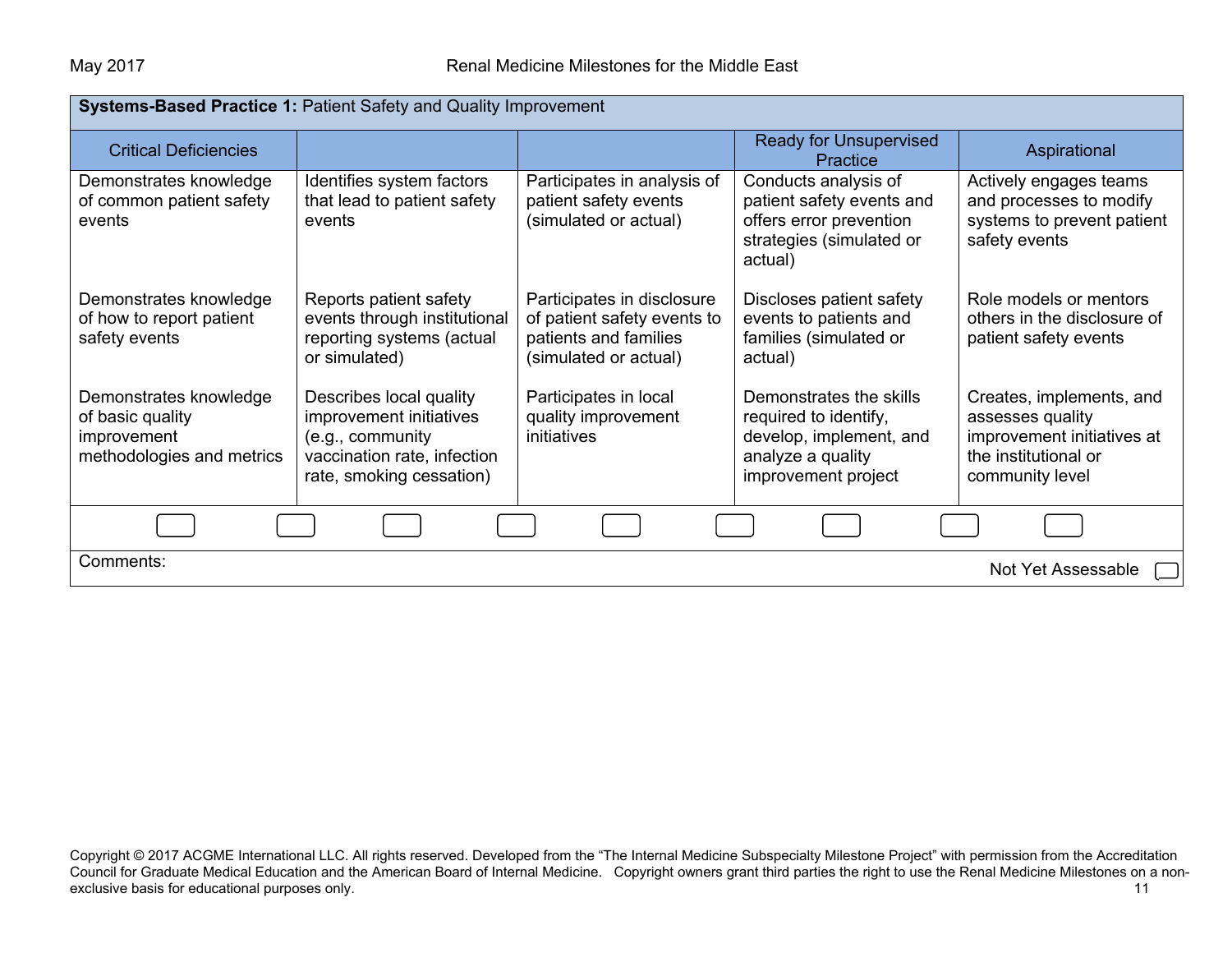| Systems-Based Practice 2: System Navigation for Patient-Centered Care                    |                                                                                                                                        |                                                                                                                                             |                                                                                                                                                                               |                                                                                                                                 |  |
|------------------------------------------------------------------------------------------|----------------------------------------------------------------------------------------------------------------------------------------|---------------------------------------------------------------------------------------------------------------------------------------------|-------------------------------------------------------------------------------------------------------------------------------------------------------------------------------|---------------------------------------------------------------------------------------------------------------------------------|--|
| <b>Critical Deficiencies</b>                                                             |                                                                                                                                        |                                                                                                                                             | <b>Ready for Unsupervised</b><br>Practice                                                                                                                                     | Aspirational                                                                                                                    |  |
| Demonstrates knowledge<br>of care coordination                                           | Coordinates care of<br>patients in routine clinical<br>situations effectively<br>utilizing the roles of the<br>interprofessional teams | Coordinates care of<br>patients in complex<br>clinical situations<br>effectively utilizing the<br>roles of their<br>interprofessional teams | Role models effective<br>coordination of patient-<br>centered care among<br>different disciplines and<br>specialties                                                          | Analyzes the process of<br>care coordination and<br>leads in the design and<br>implementation of<br>improvements                |  |
| Identifies key elements for<br>safe and effective<br>transitions of care and<br>handoffs | Performs safe and<br>effective transitions of<br>care/handoffs in routine<br>clinical situations                                       | Performs safe and<br>effective transitions of<br>care/handoffs in complex<br>clinical situations                                            | Role models and<br>advocates for safe and<br>effective transitions of<br>care/handoffs within and<br>across health care delivery<br>systems, including<br>outpatient settings | Improves quality of<br>transitions of care within<br>and across health care<br>delivery systems to<br>optimize patient outcomes |  |
| Demonstrates knowledge<br>of population and<br>community health needs<br>and disparities | Identifies specific<br>population and community<br>health needs and<br>inequities for their local<br>population                        | Uses local resources<br>effectively to meet the<br>needs of a patient<br>population and community                                           | Participates in changing<br>and adapting practice to<br>provide for the needs of<br>specific populations                                                                      | Leads innovations and<br>advocates for populations<br>and communities with<br>health care inequities                            |  |
|                                                                                          |                                                                                                                                        |                                                                                                                                             |                                                                                                                                                                               |                                                                                                                                 |  |
| Comments:<br><b>Not Yet Assessable</b>                                                   |                                                                                                                                        |                                                                                                                                             |                                                                                                                                                                               |                                                                                                                                 |  |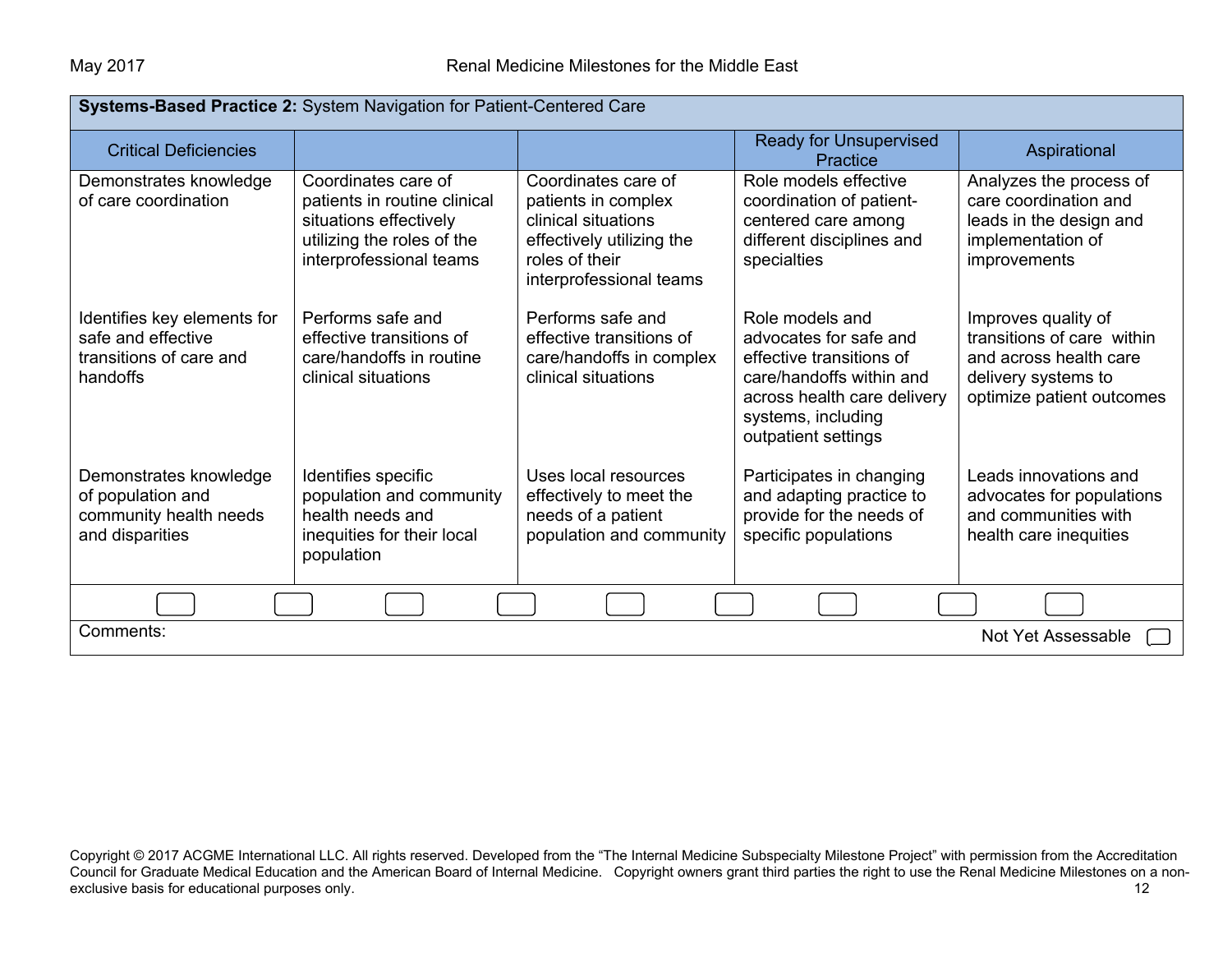| Systems-Based Practice 3: Physician Role in Health Care Systems                                                                                |                                                                                                                                  |                                                                                                                                                                      |                                                                                                                                                                      |                                                                                                                        |  |  |
|------------------------------------------------------------------------------------------------------------------------------------------------|----------------------------------------------------------------------------------------------------------------------------------|----------------------------------------------------------------------------------------------------------------------------------------------------------------------|----------------------------------------------------------------------------------------------------------------------------------------------------------------------|------------------------------------------------------------------------------------------------------------------------|--|--|
| <b>Critical Deficiencies</b>                                                                                                                   |                                                                                                                                  |                                                                                                                                                                      | <b>Ready for Unsupervised</b><br><b>Practice</b>                                                                                                                     | Aspirational                                                                                                           |  |  |
| Identifies components of<br>the complex health care<br>system                                                                                  | Describes the physician's<br>role and how the<br>interrelated components of<br>complex health care<br>system impact patient care | Analyzes how personal<br>practice affects the system<br>(e.g., length of stay,<br>readmission rates, clinical<br>efficiency)                                         | Manages the interrelated<br>components of the<br>complex health care<br>systems for efficient and<br>effective patient care                                          | Advocates for or leads<br>change to enhance<br>systems for high value,<br>efficient, and effective<br>patient care     |  |  |
| Describes basic health<br>payment systems,<br>including government,<br>private, public, and<br>uninsured care and<br>different practice models | Delivers care informed by<br>patient specific payment<br>model                                                                   | Utilizes shared decision<br>making in patient care,<br>taking into consideration<br>payment models                                                                   | Advocates for patient care<br>understanding the<br>limitations of each<br>patient's payment model<br>(e.g., community<br>resources, patient<br>assistance resources) | Participates in advocacy<br>activities for health policy<br>to better align payment<br>systems with high value<br>care |  |  |
|                                                                                                                                                |                                                                                                                                  | Identifies resources and<br>effectively plans for<br>transition to practice (e.g.,<br>information technology,<br>legal, billing and coding,<br>financial, personnel) | Describes basic elements<br>needed to transition to<br>practice (e.g., contract<br>negotiations, malpractice<br>insurance, government<br>regulation, compliance)     |                                                                                                                        |  |  |
|                                                                                                                                                |                                                                                                                                  |                                                                                                                                                                      |                                                                                                                                                                      |                                                                                                                        |  |  |
| Comments:                                                                                                                                      |                                                                                                                                  |                                                                                                                                                                      |                                                                                                                                                                      | Not Yet Assessable                                                                                                     |  |  |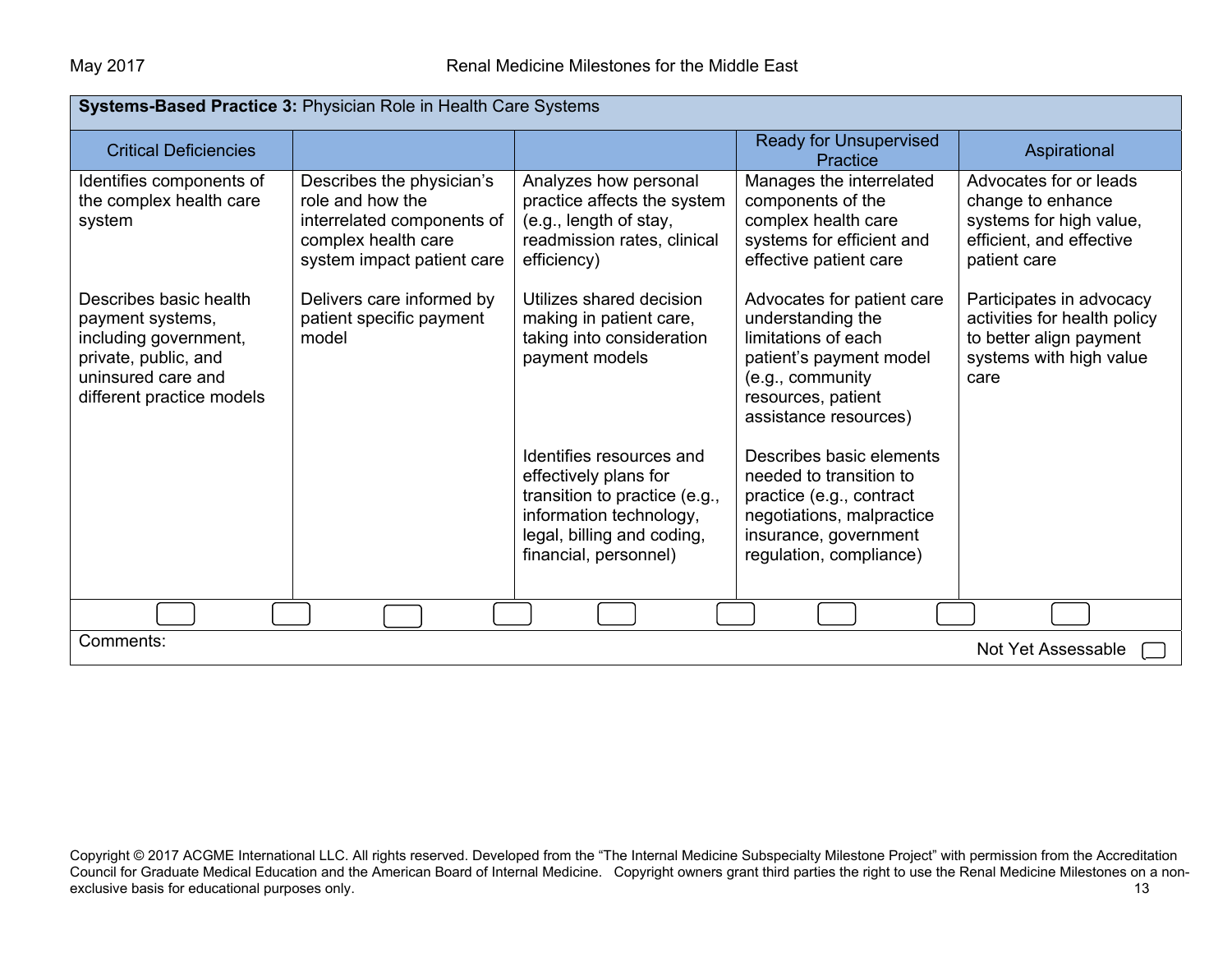| Practice-Based Learning and Improvement 1: Evidence-Based and Informed Practice                                                                             |                                                                                                                             |                                                                                                                                  |                                                                                                                                                                     |                                                                                                                                                    |  |
|-------------------------------------------------------------------------------------------------------------------------------------------------------------|-----------------------------------------------------------------------------------------------------------------------------|----------------------------------------------------------------------------------------------------------------------------------|---------------------------------------------------------------------------------------------------------------------------------------------------------------------|----------------------------------------------------------------------------------------------------------------------------------------------------|--|
|                                                                                                                                                             |                                                                                                                             |                                                                                                                                  |                                                                                                                                                                     |                                                                                                                                                    |  |
| <b>Critical Deficiencies</b>                                                                                                                                |                                                                                                                             |                                                                                                                                  | <b>Ready for Unsupervised</b><br>Practice                                                                                                                           | Aspirational                                                                                                                                       |  |
| Demonstrates how to<br>access and use available<br>evidence, and incorporate<br>patient preferences and<br>values in order to care for a<br>routine patient | Articulates clinical<br>questions and elicits<br>patient preferences and<br>values in order to guide<br>evidence-based care | Locates and applies the<br>best available evidence,<br>integrated with patient<br>preference, to the care<br>of complex patients | Critically appraises and<br>applies evidence even in<br>the face of uncertainty and<br>conflicting evidence to<br>guide care, tailored to the<br>individual patient | Coaches others to critically<br>appraise and apply<br>evidence for complex<br>patients, and/or<br>participates in the<br>development of guidelines |  |
|                                                                                                                                                             |                                                                                                                             |                                                                                                                                  |                                                                                                                                                                     |                                                                                                                                                    |  |
| Comments:                                                                                                                                                   |                                                                                                                             |                                                                                                                                  |                                                                                                                                                                     | Not Yet Assessable                                                                                                                                 |  |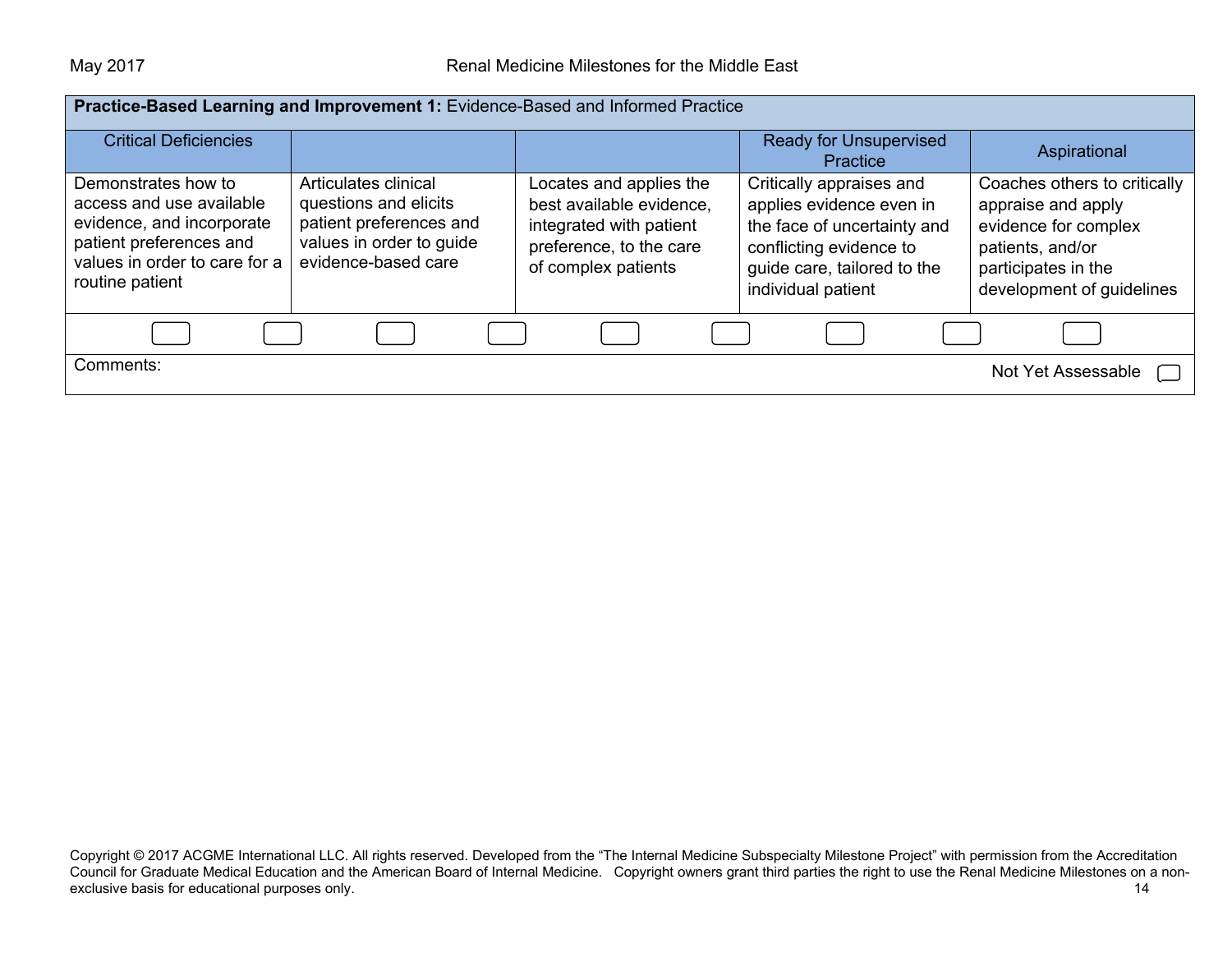| Practice-Based Learning and Improvement 2: Reflective Practice and Commitment to Personal Growth      |                                                                                                                        |                                                                                                                                            |                                                                                                                                      |                                                                                            |  |
|-------------------------------------------------------------------------------------------------------|------------------------------------------------------------------------------------------------------------------------|--------------------------------------------------------------------------------------------------------------------------------------------|--------------------------------------------------------------------------------------------------------------------------------------|--------------------------------------------------------------------------------------------|--|
| <b>Critical Deficiencies</b>                                                                          |                                                                                                                        |                                                                                                                                            | <b>Ready for Unsupervised</b><br>Practice                                                                                            | Aspirational                                                                               |  |
| Accepts responsibility for<br>personal and professional<br>development by<br>establishing goals       | Demonstrates openness to<br>performance data<br>(feedback and other input)<br>in order to inform goals                 | Seeks performance data<br>episodically, with<br>adaptability and humility                                                                  | Intentionally seeks<br>performance data<br>consistently, with<br>adaptability and humility                                           | Role models consistently<br>seeking performance data,<br>with adaptability and<br>humility |  |
| Identifies the factors that<br>contribute to gap(s)<br>between expectations and<br>actual performance | Analyzes and reflects on<br>the factors that contribute<br>to gap(s) between<br>expectations and actual<br>performance | Analyzes, reflects on, and<br>institutes behavioral<br>change(s) to narrow the<br>gap(s) between<br>expectations and actual<br>performance | Challenges assumptions<br>and considers alternatives<br>in narrowing the gap $(s)$<br>between expectations and<br>actual performance | Coaches others on<br>reflective practice                                                   |  |
| Actively seeks<br>opportunities to improve                                                            | Designs and implements a<br>learning plan, with<br>prompting                                                           | Independently creates and<br>implements a learning plan                                                                                    | Uses performance data to<br>measure the effectiveness<br>of the learning plan and,<br>when necessary, improves<br>ıt                 | Facilitates the design and<br>implementation of learning<br>plans for others               |  |
|                                                                                                       |                                                                                                                        |                                                                                                                                            |                                                                                                                                      |                                                                                            |  |
| Comments:<br>Not Yet Assessable                                                                       |                                                                                                                        |                                                                                                                                            |                                                                                                                                      |                                                                                            |  |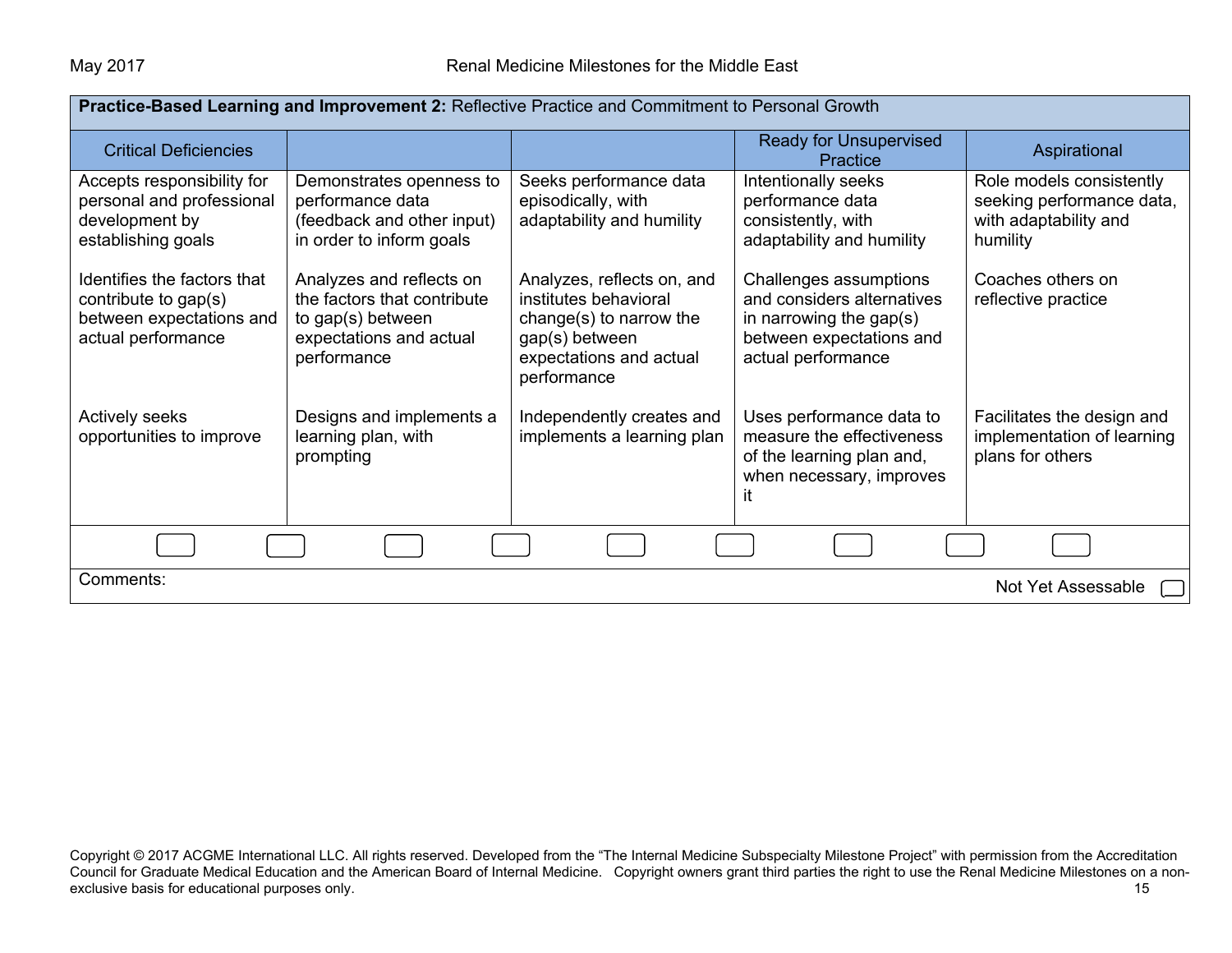| <b>Professionalism 1: Professional Behavior and Ethical Principles</b>                                                                                                                                                                             |                                                                             |                                                                                            |                                                                                                                                                                                                              |                                                                                                                                           |  |
|----------------------------------------------------------------------------------------------------------------------------------------------------------------------------------------------------------------------------------------------------|-----------------------------------------------------------------------------|--------------------------------------------------------------------------------------------|--------------------------------------------------------------------------------------------------------------------------------------------------------------------------------------------------------------|-------------------------------------------------------------------------------------------------------------------------------------------|--|
| <b>Critical Deficiencies</b>                                                                                                                                                                                                                       |                                                                             |                                                                                            | <b>Ready for Unsupervised</b><br>Practice                                                                                                                                                                    | Aspirational                                                                                                                              |  |
| Identifies and describes<br>potential triggers for<br>professionalism lapses                                                                                                                                                                       | Demonstrates insight into<br>professional behavior in<br>routine situations | Demonstrates professional<br>behavior in complex or<br>stressful situations                | Recognizes situations that<br>may trigger professionalism<br>lapses and intervenes to<br>prevent lapses in self and<br>others                                                                                | Coaches others when their<br>behavior fails to meet<br>professional expectations                                                          |  |
| Describes when and<br>how to appropriately<br>report professionalism<br>lapses, including<br>strategies for<br>addressing common<br>barriers                                                                                                       | Takes responsibility for<br>own professionalism<br>lapses                   | Analyzes complex<br>situations using ethical<br>principles                                 | Recognizes and utilizes<br>appropriate resources for<br>managing and resolving<br>ethical dilemmas as needed<br>(e.g., ethics consultations,<br>literature review, risk<br>management/legal<br>consultation) | Identifies and seeks to<br>address system-level<br>factors that induce or<br>exacerbate ethical<br>problems or impede their<br>resolution |  |
| Demonstrates<br>knowledge of the ethical<br>principles underlying<br>informed consent,<br>surrogate decision<br>making, advance<br>directives,<br>confidentiality, error<br>disclosure, stewardship<br>of limited resources.<br>and related topics | Analyzes straightforward<br>situations using ethical<br>principles          | Recognizes need to seek<br>help in managing and<br>resolving complex ethical<br>situations |                                                                                                                                                                                                              |                                                                                                                                           |  |
|                                                                                                                                                                                                                                                    |                                                                             |                                                                                            |                                                                                                                                                                                                              |                                                                                                                                           |  |
| Comments:<br>Not Yet Assessable                                                                                                                                                                                                                    |                                                                             |                                                                                            |                                                                                                                                                                                                              |                                                                                                                                           |  |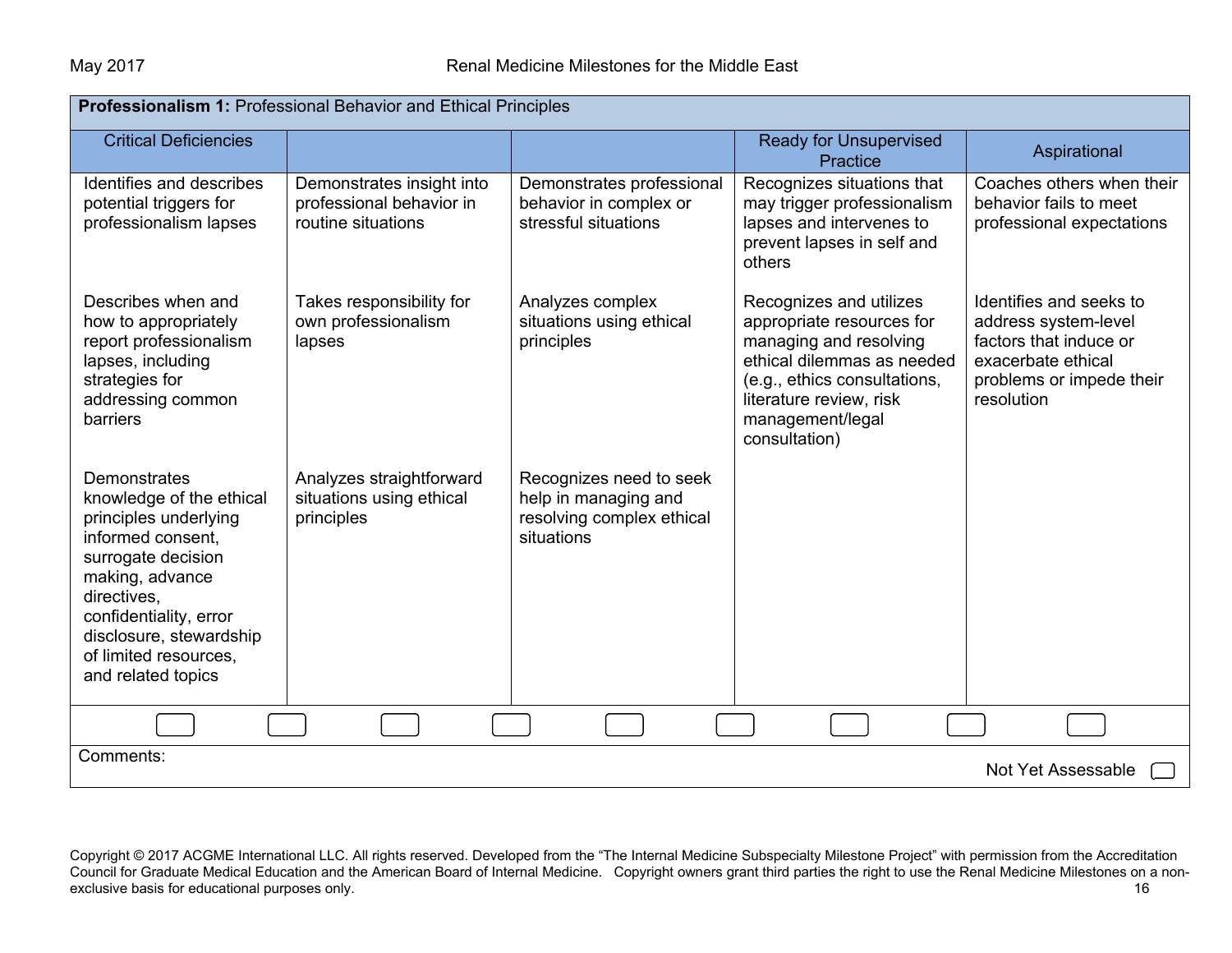| Professionalism 2: Accountability/Conscientiousness                                                                                                                                                                 |                                                                                                                                  |                                                                                                                                               |                                                                                                                             |                                       |  |
|---------------------------------------------------------------------------------------------------------------------------------------------------------------------------------------------------------------------|----------------------------------------------------------------------------------------------------------------------------------|-----------------------------------------------------------------------------------------------------------------------------------------------|-----------------------------------------------------------------------------------------------------------------------------|---------------------------------------|--|
| <b>Critical Deficiencies</b>                                                                                                                                                                                        |                                                                                                                                  |                                                                                                                                               | <b>Ready for Unsupervised</b><br><b>Practice</b>                                                                            | Aspirational                          |  |
| Takes responsibility for<br>failure to complete tasks<br>and responsibilities,<br>identifies potential<br>contributing factors, and<br>describes strategies for<br>ensuring timely task<br>completion in the future | Performs tasks and<br>responsibilities in a<br>timely manner with<br>appropriate attention to<br>detail in routine<br>situations | Performs tasks and<br>responsibilities in a<br>timely manner with<br>appropriate attention to<br>detail in complex or<br>stressful situations | Recognizes situations<br>that may impact others'<br>ability to complete tasks<br>and responsibilities in a<br>timely manner | Takes ownership of<br>system outcomes |  |
| Responds promptly to<br>requests or reminders to<br>complete tasks and<br>responsibilities                                                                                                                          | Recognizes situations<br>that may impact own<br>ability to complete tasks<br>and responsibilities in a<br>timely manner          | Proactively implements<br>strategies to ensure that<br>the needs of patients,<br>teams, and systems are<br>met                                |                                                                                                                             |                                       |  |
|                                                                                                                                                                                                                     |                                                                                                                                  |                                                                                                                                               |                                                                                                                             |                                       |  |
| Comments:                                                                                                                                                                                                           |                                                                                                                                  |                                                                                                                                               |                                                                                                                             | Not Yet Assessable                    |  |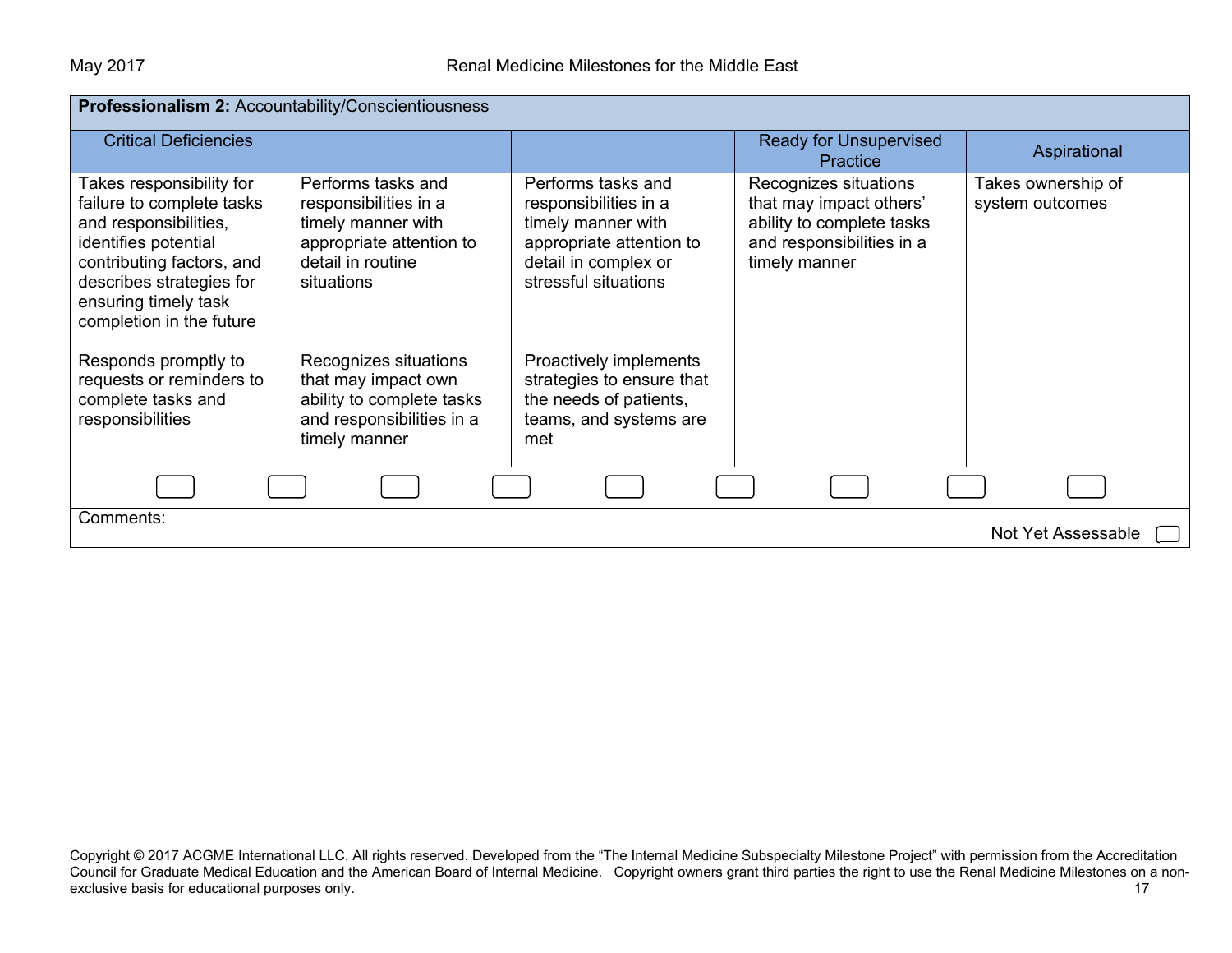| Professionalism 3: Self-Awareness and Help-Seeking                                  |                                                                                  |                                                                                                                        |                                                                                                                  |                                                                                                                                 |  |
|-------------------------------------------------------------------------------------|----------------------------------------------------------------------------------|------------------------------------------------------------------------------------------------------------------------|------------------------------------------------------------------------------------------------------------------|---------------------------------------------------------------------------------------------------------------------------------|--|
| <b>Critical Deficiencies</b>                                                        |                                                                                  |                                                                                                                        | <b>Ready for Unsupervised</b><br>Practice                                                                        | Aspirational                                                                                                                    |  |
| Recognizes status of<br>personal and<br>professional well-being,<br>with assistance | Independently<br>recognizes status of<br>personal and<br>professional well-being | With assistance,<br>proposes a plan to<br>optimize personal and<br>professional well-being                             | Independently develops a<br>plan to optimize personal<br>and professional well-being                             | Coaches others when<br>emotional responses or<br>limitations in<br>knowledge/skills do not<br>meet professional<br>expectations |  |
| Recognizes limits in the<br>knowledge/skills of self<br>or team, with assistance    | Independently<br>recognizes limits in the<br>knowledge/skills of self<br>or team | With assistance,<br>proposes a plan to<br>remediate or improve<br>limits in the<br>knowledge/skills of self<br>or team | Independently develops a<br>plan to remediate or<br>improve limits in the<br>knowledge/skills of self or<br>team |                                                                                                                                 |  |
|                                                                                     | Demonstrates<br>appropriate help-seeking<br>behaviors                            |                                                                                                                        |                                                                                                                  |                                                                                                                                 |  |
|                                                                                     |                                                                                  |                                                                                                                        |                                                                                                                  |                                                                                                                                 |  |
| Comments:                                                                           |                                                                                  |                                                                                                                        |                                                                                                                  | Not Yet Assessable                                                                                                              |  |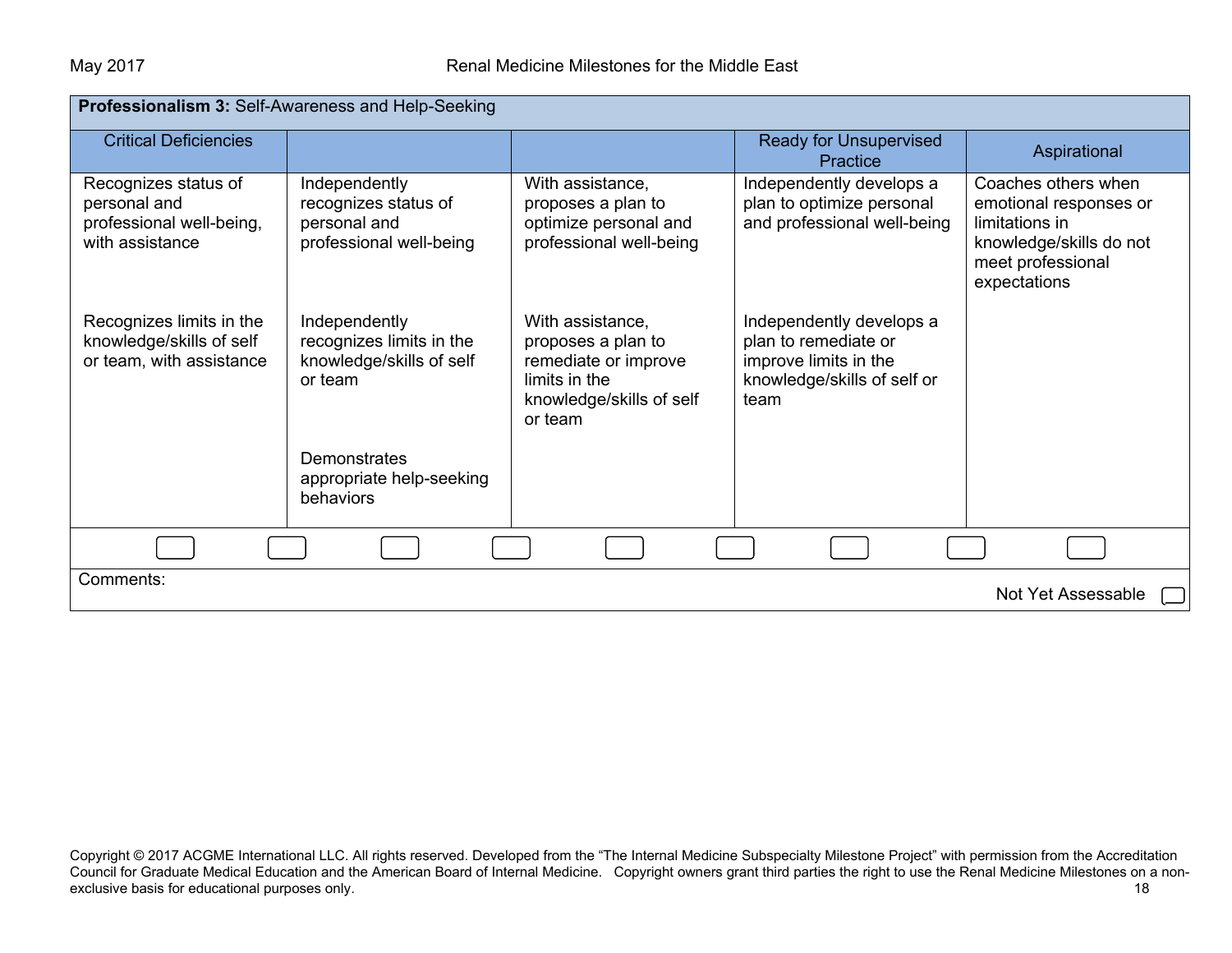| Interpersonal and Communication Skills 1: Patient- and Family-Centered Communication                                                                                                       |                                                                                                                                                                                                                         |                                                                                                                                                                                                   |                                                                                                                                                                            |                                                                                                                                                |  |
|--------------------------------------------------------------------------------------------------------------------------------------------------------------------------------------------|-------------------------------------------------------------------------------------------------------------------------------------------------------------------------------------------------------------------------|---------------------------------------------------------------------------------------------------------------------------------------------------------------------------------------------------|----------------------------------------------------------------------------------------------------------------------------------------------------------------------------|------------------------------------------------------------------------------------------------------------------------------------------------|--|
| <b>Critical Deficiencies</b>                                                                                                                                                               |                                                                                                                                                                                                                         |                                                                                                                                                                                                   | <b>Ready for Unsupervised</b><br>Practice                                                                                                                                  | Aspirational                                                                                                                                   |  |
| Uses language and non-<br>verbal behavior to<br>demonstrate respect and<br>establish rapport                                                                                               | Establishes a therapeutic<br>relationship in<br>straightforward<br>encounters using active<br>listening and clear<br>language                                                                                           | Establishes a therapeutic<br>relationship<br>in challenging patient<br>encounters                                                                                                                 | Easily establishes<br>therapeutic relationships,<br>with attention to<br>patient/family concerns<br>and context, regardless of<br>complexity                               | Mentors others in situational<br>awareness and critical self-<br>reflection to consistently<br>develop positive therapeutic<br>relationships   |  |
| Identifies common barriers to<br>effective communication<br>(e.g., language, disability)<br>while accurately<br>communicating own role<br>within the health care system                    | Identifies complex barriers<br>to effective<br>communication (e.g.,<br>health literacy, cultural)                                                                                                                       | When prompted, reflects<br>on personal biases while<br>attempting to minimize<br>communication barriers                                                                                           | Independently recognizes<br>personal biases while<br>attempting to proactively<br>minimize communication<br>barriers                                                       | Role models self-<br>awareness practice while<br>identifying teaching a<br>contextual approach to<br>minimize communication<br><b>barriers</b> |  |
| Identifies the need to adjust<br>communication strategies<br>based on assessment of<br>patient/family expectations<br>and understanding of their<br>health status and treatment<br>options | Organizes and initiates<br>communication with<br>patients/families by<br>introducing stakeholders,<br>setting the agenda,<br>clarifying expectations,<br>and verifying an<br>understanding of the<br>clinical situation | With guidance, sensitively<br>and compassionately<br>delivers medical<br>information; elicits<br>patient/family values, goals<br>and preferences; and<br>acknowledges uncertainty<br>and conflict | Independently uses<br>shared decision making to<br>align patient/family<br>values, goals, and<br>preferences with<br>treatment options to make<br>a personalized care plan | Role models shared<br>decision making in<br>patient/family<br>communication in situations<br>with a high degree of<br>uncertainty/conflict     |  |
|                                                                                                                                                                                            |                                                                                                                                                                                                                         |                                                                                                                                                                                                   |                                                                                                                                                                            |                                                                                                                                                |  |
| Comments:<br>Not Yet Assessable                                                                                                                                                            |                                                                                                                                                                                                                         |                                                                                                                                                                                                   |                                                                                                                                                                            |                                                                                                                                                |  |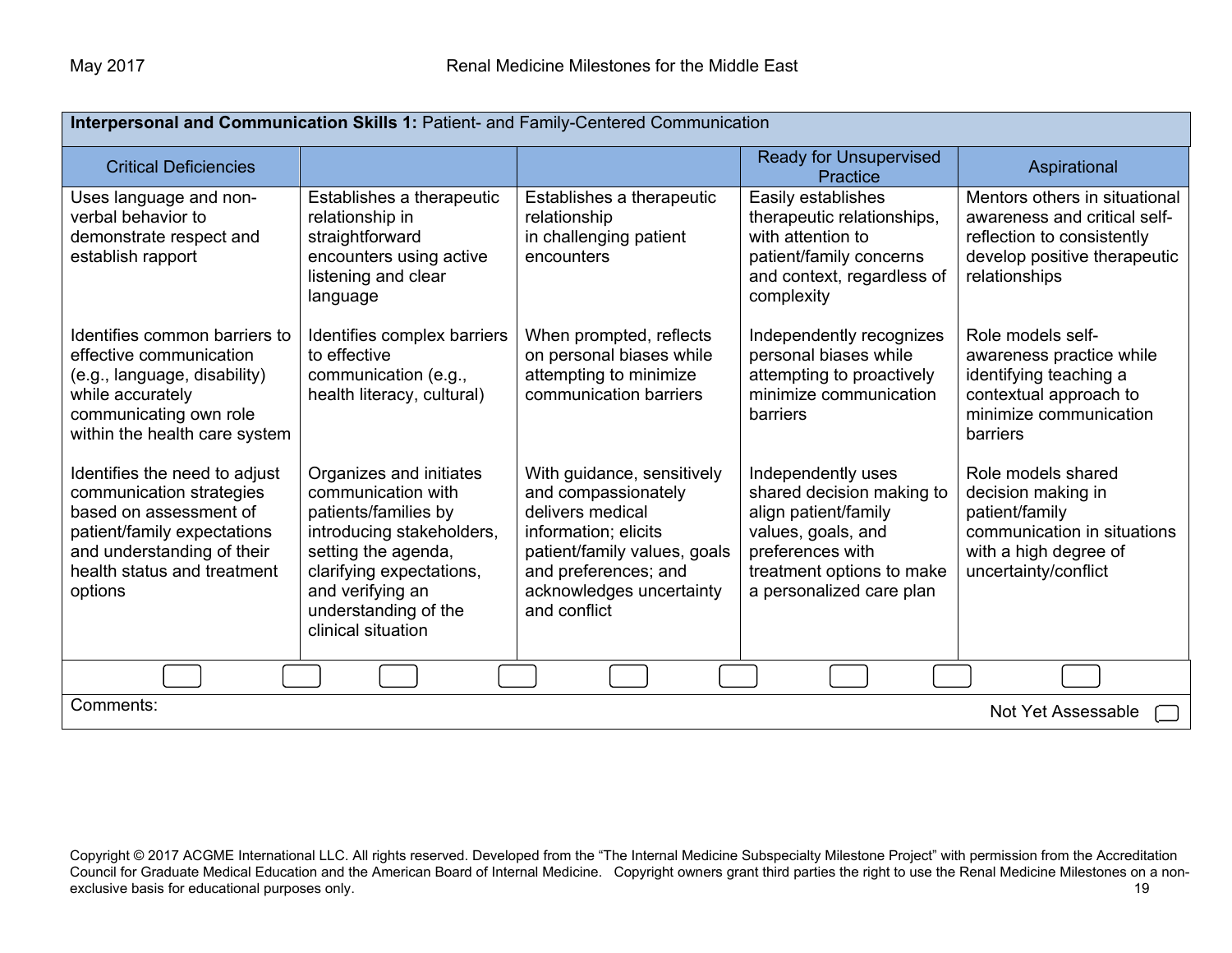| Interpersonal and Communication Skills 2: Interprofessional and Team Communication |                                                                                 |                                                                            |                                                                                                                 |                                                                                                                                                 |  |
|------------------------------------------------------------------------------------|---------------------------------------------------------------------------------|----------------------------------------------------------------------------|-----------------------------------------------------------------------------------------------------------------|-------------------------------------------------------------------------------------------------------------------------------------------------|--|
| <b>Critical Deficiencies</b>                                                       |                                                                                 |                                                                            | <b>Ready for Unsupervised</b><br><b>Practice</b>                                                                | Aspirational                                                                                                                                    |  |
| Respectfully requests a<br>consultation                                            | Clearly and concisely<br>requests a consultation                                | Checks own<br>understanding of<br>consultant<br>recommendations            | Coordinates<br>recommendations from<br>different members of the<br>health care team to<br>optimize patient care | Role models flexible<br>communication strategies<br>that value input from all<br>health care team<br>members, resolving<br>conflict when needed |  |
| Respectfully receives a<br>consultation request                                    | Clearly and concisely<br>responds to a consultation<br>request                  | Checks understanding of<br>recommendations when<br>providing consultation  | Communicates feedback<br>and constructive criticism to<br>superiors                                             | Facilitates regular health<br>care team-based feedback<br>in complex situations                                                                 |  |
| Uses language that<br>values all members of<br>the health care team                | Communicates<br>information effectively<br>with all health care team<br>members | Uses active listening to<br>adapt communication<br>style to fit team needs |                                                                                                                 |                                                                                                                                                 |  |
|                                                                                    | Solicits feedback on<br>performance as a member<br>of the health care team      | Communicates concerns<br>and provides feedback to<br>peers and learners    |                                                                                                                 |                                                                                                                                                 |  |
|                                                                                    |                                                                                 |                                                                            |                                                                                                                 |                                                                                                                                                 |  |
| Comments:                                                                          |                                                                                 |                                                                            |                                                                                                                 | Not Yet Assessable                                                                                                                              |  |